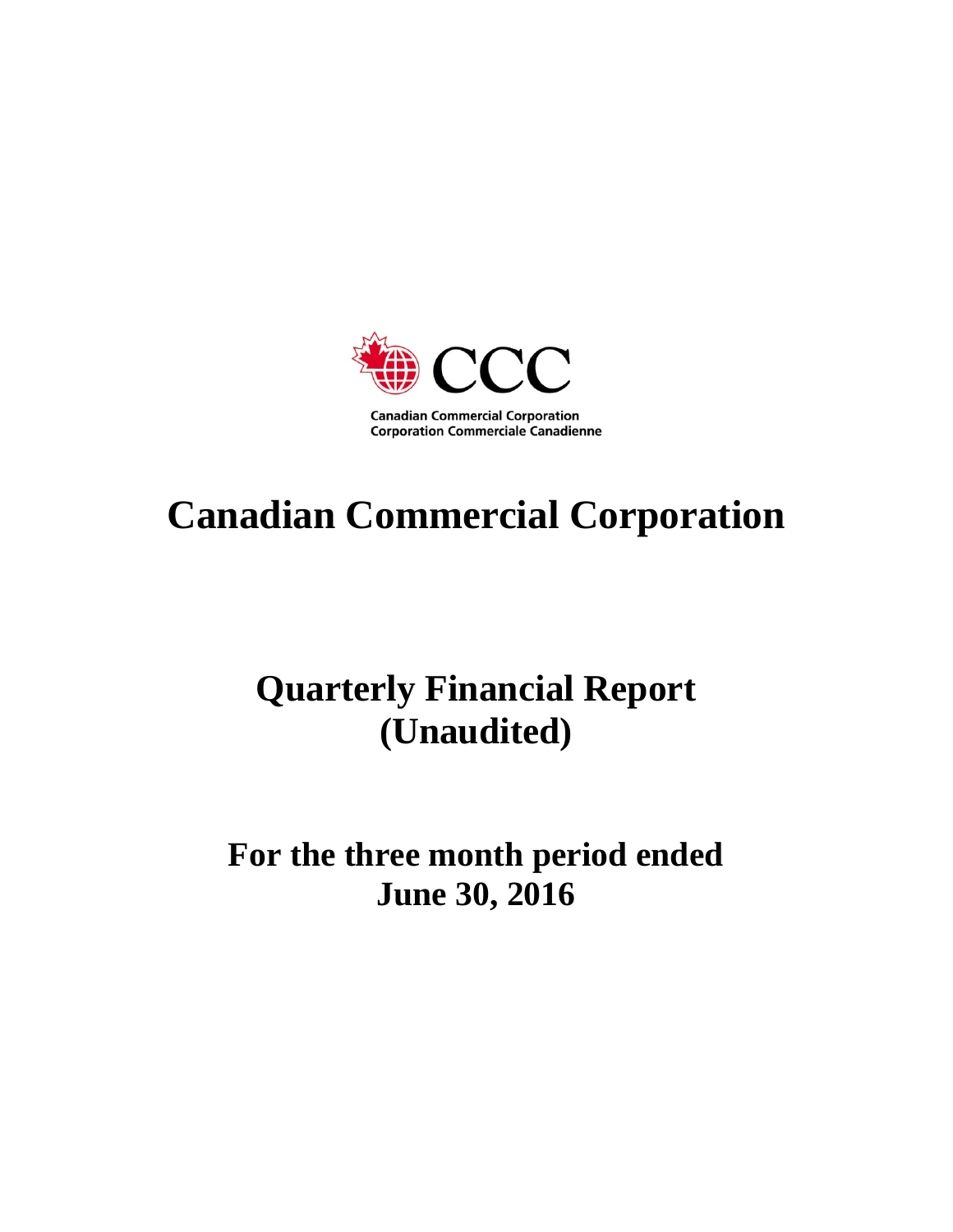## **Management's Discussion and Analysis**

## **BASIS OF PREPARATION**

This discussion was prepared in accordance with the Treasury Board Standard on Quarterly Financial reports for Crown Corporations. This narrative discussion is not intended to be a full Management Discussion and Analysis (MD&A). Disclosures and information in the Canadian Commercial Corporation annual report for the year ended March 31, 2016 are assumed to apply to the current quarter unless otherwise stated.

The following discussion and analysis of the operating results and financial position of the Canadian Commercial Corporation for the quarter ending June 30, 2016 should be read in conjunction with the enclosed unaudited condensed interim financial statements as well as the Corporation's annual report for the year ended March 31, 2016.

## **FINANCIAL HIGHLIGHTS**

Historically, large contracts have materially impacted the Corporation's financial statements and can often cause significant variations in certain year-over-year amounts on the Statement of Financial Position and the Statement of Comprehensive Income.

In late 2013-2014 the Armoured Brigades Program (ABP), a historic multi-billion dollar contract, was signed for the supply of light armored vehicles (LAVs) and associated equipment, training and support services. This activity will result in advances and progress payments to Canadian exporters and from foreign customers to show significant variations from last year to the current year. However, transactions on which revenues are recorded are trending consistently with the previous year, therefore commercial trading transactions, cost of commercial trading transactions and fees for service will be more consistent from last year to the current year.

A discussion of CCC's three-month period ended June 30, 2016 financial highlights follows:

## **STATEMENT OF COMPREHENSIVE INCOME DISCUSSION**

| <b>Summary - Net profit (Loss)</b> | <b>FOR THE THREE MONTHS ENDED</b> |       |  |         |  |                 |            |  |  |
|------------------------------------|-----------------------------------|-------|--|---------|--|-----------------|------------|--|--|
| (in millions of dollars)           | June 30                           |       |  | June 30 |  | <b>Increase</b> | % Increase |  |  |
|                                    |                                   | 2016  |  | 2015    |  | (Decrease)      | (Decrease) |  |  |
| Revenues                           | S                                 | 5.8   |  | 8.0     |  | (2.2)           | $-27\%$    |  |  |
| <b>Expenses</b>                    |                                   | (7.4) |  | (8.4)   |  | 1.0             | 12%        |  |  |
| Parliamentary appropriation        |                                   | 0.9   |  | 2.2     |  | (1.3)           | -60%       |  |  |
| Net profit (loss)                  |                                   | (0.7) |  | 1.8     |  | (2.5)           | $-138%$    |  |  |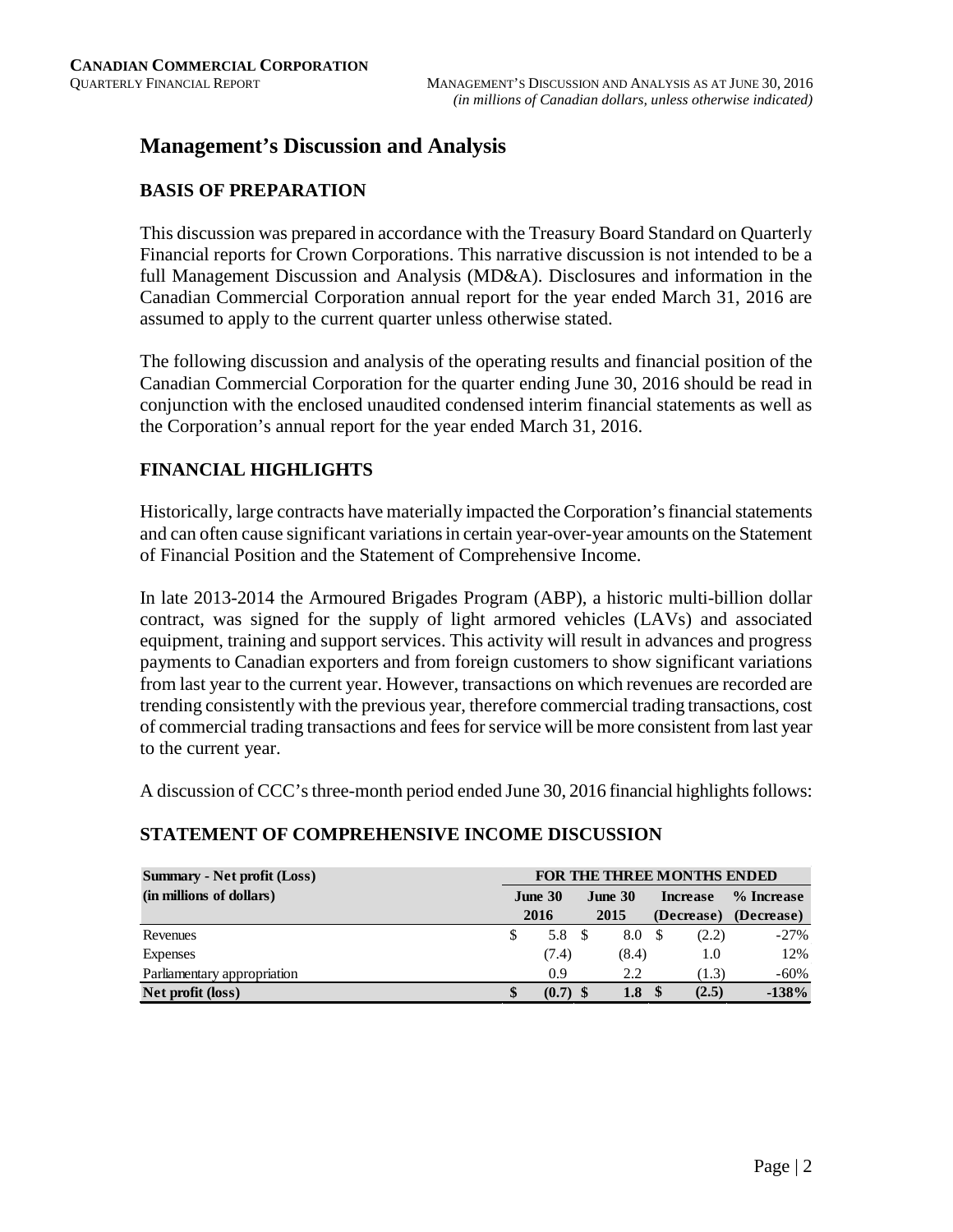The overall decrease to the net profit (loss) was due to decreases to total revenues and the parliamentary appropriation offset partially by a decrease to total expenses.

#### **REVENUES**

| <b>Revenues</b>                                          | <b>FOR THE THREE MONTHS ENDED</b> |         |                |         |                 |        |                       |                          |  |  |
|----------------------------------------------------------|-----------------------------------|---------|----------------|---------|-----------------|--------|-----------------------|--------------------------|--|--|
| (in millions of dollars)                                 | June 30                           |         | <b>June 30</b> |         | <b>Increase</b> |        | % Increase % of Total |                          |  |  |
|                                                          |                                   | 2016    | 2015           |         | (Decrease)      |        | (Decrease)            | <b>2016</b>              |  |  |
| Commercial trading transactions- prime contracts         | S                                 | 582.4   | \$.            | 663.2   |                 | (80.8) | $-12%$                |                          |  |  |
| Cost of commercial trading transactions- prime contracts |                                   | (582.4) |                | (663.2) |                 | 80.8   | 12%                   | $\overline{\phantom{0}}$ |  |  |
| Fees for service                                         |                                   | 5.6     |                | 7.3     |                 | (1.7)  | $-23%$                | 96%                      |  |  |
| Other income                                             |                                   | 0.1     |                | 0.1     |                 |        | $-6%$                 | 2%                       |  |  |
| Finance income, net                                      |                                   | 0.1     |                | 0.1     |                 | -      | 13%                   | 2%                       |  |  |
| Gain (Loss) on foreign exchange                          |                                   |         |                | 0.5     |                 | (0.5)  | $-103%$               | 0%                       |  |  |
| <b>Total Revenues</b>                                    | \$                                | 5.8     | -8             | 8.0     |                 | (2.2)  | $-27\%$               | 100%                     |  |  |

After offsetting commercial trading transactions with the cost of commercial trading transactions, the decrease in total revenues was due mainly to lower fees for service recorded resulting from a lower volume of contracts signed related to the GDS business line during 2015-2016.

#### **Commercial trading transactions**

| <b>Commercial Trading Transactions (CTT)</b>   | <b>FOR THE THREE MONTHS ENDED</b> |         |    |         |    |                 |                       |             |  |  |
|------------------------------------------------|-----------------------------------|---------|----|---------|----|-----------------|-----------------------|-------------|--|--|
| (in millions of dollars)                       |                                   | June 30 |    | June 30 |    | <b>Increase</b> | % Increase % of Total |             |  |  |
|                                                |                                   | 2016    |    | 2015    |    |                 | (Decrease) (Decrease) | <b>2016</b> |  |  |
| <b>Global Defence and Security (GDS):</b>      |                                   |         |    |         |    |                 |                       |             |  |  |
| Defence Production Sharing Agreement (DPSA)    |                                   | 150.5   |    | 134.0   | S  | 16.5            | 12%                   | 26%         |  |  |
| Non-DPSA GDS                                   |                                   | 341.6   |    | 459.2   |    | (117.6)         | $-26%$                | 58%         |  |  |
| <b>Total GDS</b>                               | \$                                | 492.1   | -S | 593.2   | \$ | (101.1)         | $-17%$                | 84%         |  |  |
| <b>International Commercial Business (ICB)</b> |                                   | 90.3    |    | 70.0    |    | 20.3            | 29%                   | 16%         |  |  |
| <b>Total CTT</b>                               |                                   | 582.4   |    | 663.2   |    | (80.8)          | $-12%$                | 100%        |  |  |

Commercial trading transactions measure the value of delivery of a good or service or progress work once a contract is signed and becomes effective. It is important to note that as an international trade intermediary, revenues from commercial trading transactions on prime contracts are fully offset by the cost of commercial trading transactions on prime contracts.

The overall decrease in commercial trading transactions was due to a decrease in deliveries and work performed related to the GDS business line offset partially by increased delivery and work performed activity on all other business lines and programs.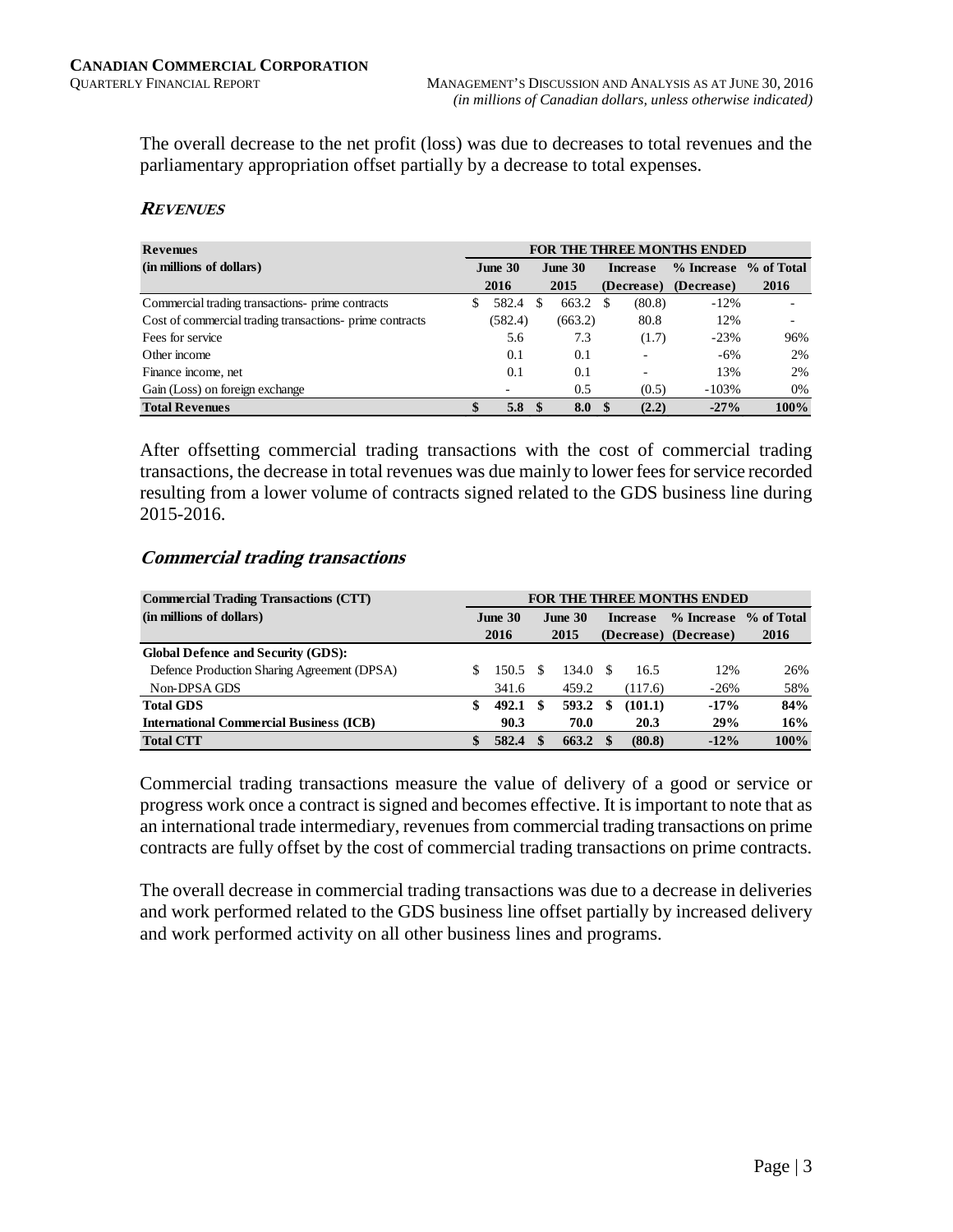The decrease to GDS commercial trading transactions can be attributed to two circumstances:

- (1) In 2015-2016, the Corporation benefited from the record breaking total of non-DPSA GDS contracts signed in 2014-2015 (\$431.8) as the large majority of these contracts were delivered or had significant progress work performed throughout 2015-2016; and
- (2) Conversely, the significantly lower total of non-DPSA GDS contracts signed in 2015-2016 (\$33.8) are and will contribute a much lower amount of deliveries and progress work performed in 2016-2017.

Of significance, \$324.8 or 95% of the total non-DPSA GDS commercial trading transactions were recorded for progress work related to ABP contract.

The increase to ICB commercial trading transactions was due to greater delivery and work performed activity related to the Barbados smart water meter project and various projects under the Cuba Contracting program.

| <b>Fees for service</b>                            | <b>FOR THE THREE MONTHS ENDED</b> |                           |      |                          |     |                 |            |            |  |
|----------------------------------------------------|-----------------------------------|---------------------------|------|--------------------------|-----|-----------------|------------|------------|--|
| (in millions of dollars)                           |                                   | June 30<br><b>June 30</b> |      |                          |     | <b>Increase</b> | % Increase | % of Total |  |
|                                                    |                                   | 2016<br>2015              |      | (Decrease)               |     | (Decrease)      | 2016       |            |  |
| Global Defence and Security (GDS):                 |                                   |                           |      |                          |     |                 |            |            |  |
| Defence Production Sharing Agreement (DPSA)        | \$.                               | $\overline{\phantom{0}}$  |      | $\overline{\phantom{a}}$ | \$. | ۰               |            |            |  |
| Non-DPSA GDS                                       |                                   | 3.0                       |      | 5.2                      |     | (2.2)           | $-42%$     | 55%        |  |
| <b>Total GDS</b>                                   | \$                                | 3.0                       | - \$ | 5.2 <sup>5</sup>         |     | (2.2)           | $-42%$     | 55%        |  |
| <b>International Commercial Business (ICB)</b>     |                                   | 1.4                       |      | 1.0                      |     | 0.4             | 42%        | 24%        |  |
| Sourcing and other Government of Canada priorities |                                   | 1.2                       |      | 1.1                      |     | 0.1             | 8%         | 21%        |  |
| <b>Total Fees for service</b>                      | S                                 | $5.6^{\circ}$             |      | $7.3 \tS$                |     | (1.7)           | $-23%$     | 100%       |  |

### *Fees for service*

The Corporation charges fees for service on non-DPSA GDS, ICB business and other services, generally as a percentage of the contract value and at negotiated rates for services provided. Fees are recognized as revenue when commercial trading transactions related to prime contracts and international sourcing services agreements are recorded and from other international and domestic activities when services are rendered.

The overall net fee decrease is commensurate with the activity explained under the commercial trading transactions section.

In addition to fees for service recorded on core operations business line activity, CCC collects fees related to sourcing and other Government of Canada priorities. Related activities include: The maintenance and administration of the trade development offices in China on behalf of Global Affairs Canada; Sourcing transactions with Government of Canada departments and agencies; and from a shared services arrangement with another crown corporation which generates economies of scale in providing a variety of corporate services to both organizations.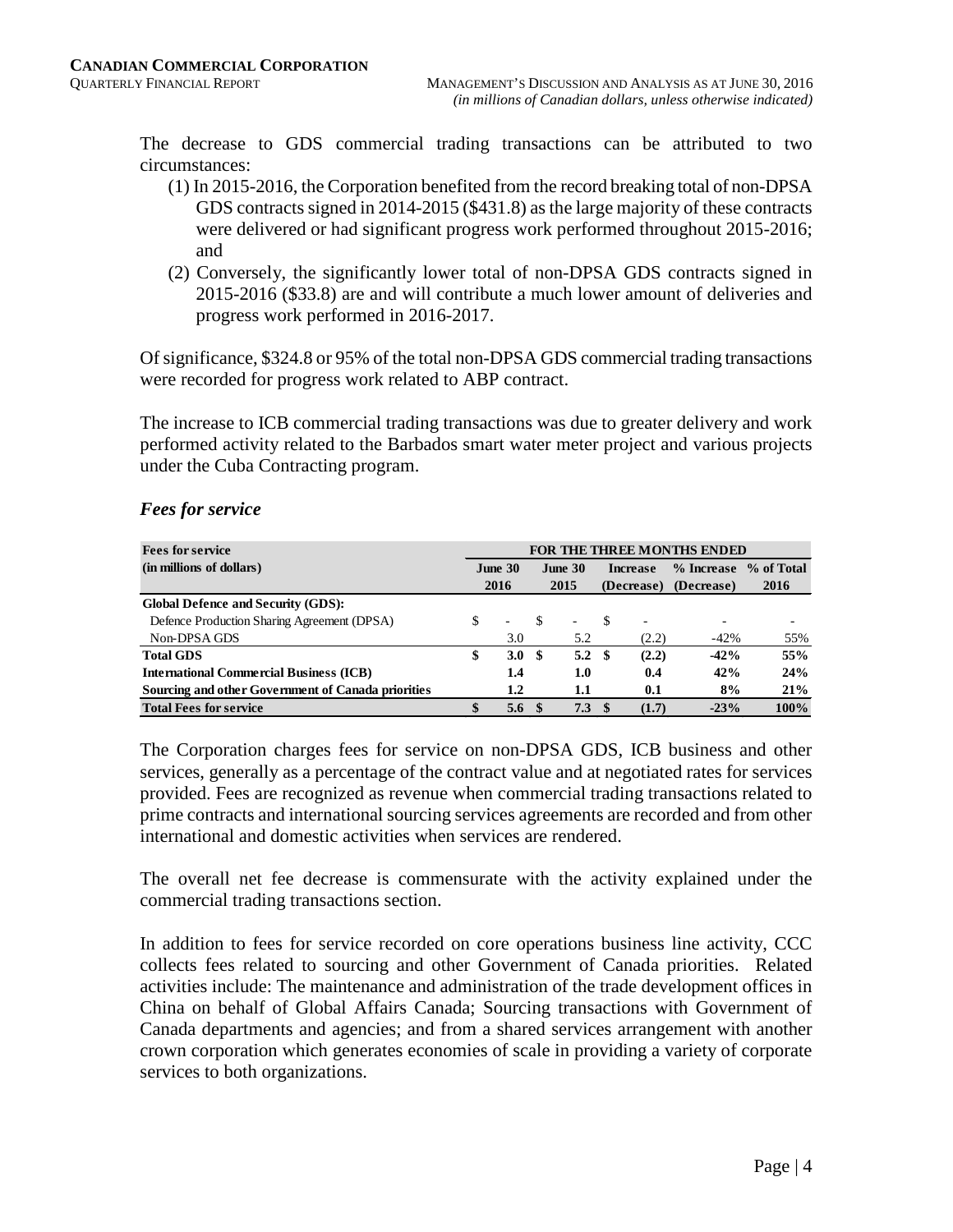#### **EXPENSES**

| <b>Expenses</b>                             | <b>FOR THE THREE MONTHS ENDED</b> |                           |     |                  |     |            |                       |         |  |
|---------------------------------------------|-----------------------------------|---------------------------|-----|------------------|-----|------------|-----------------------|---------|--|
| (in millions of dollars)                    |                                   | <b>June 30</b><br>June 30 |     | <b>Increase</b>  |     | % Increase | % of Total            |         |  |
|                                             |                                   | 2016                      |     | 2015             |     |            | (Decrease) (Decrease) | 2016    |  |
| <b>Administrative expenses</b>              |                                   |                           |     |                  |     |            |                       |         |  |
| Workforce compensation and related expenses | \$                                | 4.7                       | -\$ | 4.6 <sup>°</sup> |     | 0.1        | 3%                    | 64%     |  |
| Rent and related expenses                   |                                   | 0.4                       |     | 1.1              |     | (0.7)      | $-60%$                | 6%      |  |
| Contract management services                |                                   | 0.8                       |     | 0.8              |     |            | $-8%$                 | 10%     |  |
| Travel and hospitality                      |                                   | 0.5                       |     | 0.5              |     | ۰          | 2%                    | 7%      |  |
| Consultants                                 |                                   | 0.3                       |     | 0.5              |     | (0.2)      | $-38%$                | 4%      |  |
| Depreciation                                |                                   | 0.1                       |     | 0.1              |     |            | $-30\%$               | 1%      |  |
| Software, hardware and support              |                                   | 0.4                       |     | 0.4              |     |            | $-3%$                 | 5%      |  |
| Other expenses                              |                                   | 0.2                       |     | 0.4              |     | (0.2)      | $-44%$                | 3%      |  |
| <b>Total Administrative expenses</b>        | \$                                | 7.4                       | \$  | 8.4              | -\$ | (1.0)      | $-12%$                | $100\%$ |  |
| <b>Contract remediation expenses</b>        |                                   |                           |     | ۰                |     |            | $-100%$               | ۰       |  |
| <b>Total Expenses</b>                       | \$                                | 7.4                       | \$  | 8.4              | -\$ | (1.0)      | $-12%$                | 100%    |  |

#### **Administrative expenses**

The overall decrease is due primarily to a reduction in rent and related expenses. In November 2014, the Corporation entered into a fifteen-year lease agreement for office space in a new location, which expires at the end of November 2031, in order to achieve future cost reduction goals. A one-time payment made to terminate the previous lease at the old location was amortized over a twelve month period from October 2014 to September 2015 as a result rent and related expenses were higher over that period of time. In addition, recorded monthly rent expenses at the new location are lower by approximately 25%.

Public Services and Procurement Canada (PSPC) is paid for certain core contract management services under the DPSA. In recent years, an initiative was undertaken to streamline processes in the delivery of the DPSA and decrease related expenses, CCC has brought in-house certain contract management services previously performed by PSPC and as a result has reduced associated expenses by an estimated 50% to the levels incurred the last two years.

#### **Contract remediation expenses**

Contract remediation expenses are recorded as actual amounts are incurred or can be determined.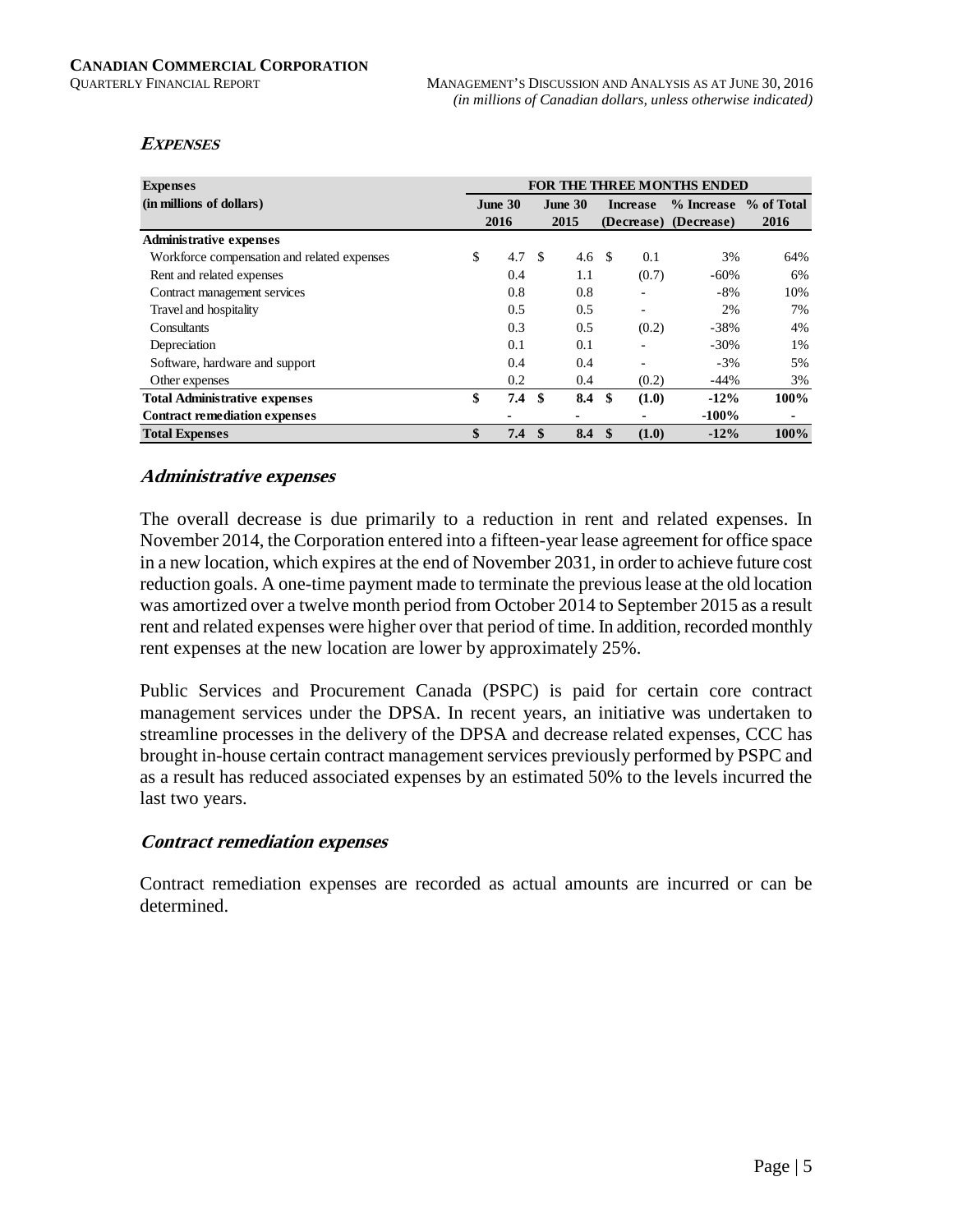#### **SOURCING SERVICES FOR SUPPORT OF INTERNATIONAL GOVERNMENT ASSISTANCE PROGRAMS**

| <b>Sourcing services transactions</b>  | FOR THE THREE MONTHS ENDED |                |  |                |  |                 |                       |  |  |
|----------------------------------------|----------------------------|----------------|--|----------------|--|-----------------|-----------------------|--|--|
| (in millions of dollars)               | June 30                    |                |  | June $30$      |  | <b>Increase</b> | % Increase            |  |  |
|                                        |                            | 2016           |  | 2015           |  |                 | (Decrease) (Decrease) |  |  |
| Sourcing services transactions         |                            | 3.8            |  | 9.4            |  | (5.6)           | $-59\%$               |  |  |
| Cost of sourcing services transactions |                            | (3.8)          |  | (9.4)          |  | 5.6             | 59%                   |  |  |
|                                        |                            | $\blacksquare$ |  | $\blacksquare$ |  | $\blacksquare$  | -                     |  |  |

Sourcing services for support of international assistance programs represent transactions whereby the Corporation is not the prime contractor, however acts as an agent on behalf of a domestic or foreign Government entity. A GDS project originally signed in 2007 that is classified under this transaction type is an agreement to act as agent to procure and manage the replacement of the wings kits on six Norwegian aircraft on behalf of the Royal Norwegian Air Force. The decrease was due primarily to reduced delivery activity related to the Norwegian wing replacement as the project is nearing completion.

#### **PARLIAMENTARY APPROPRIATION**

The Corporation received a parliamentary appropriation of \$0.9 for the three-month period ended June 30, 2016, which was \$1.3 or 60% lower than the \$2.2 received for the three-month period ended June 30, 2015.

The Corporation's appropriation is being gradually phased out in accordance with the 2014-2015 Corporate Plan as follows: \$15.7 in 2013-2014; \$14.2 in 2014-2015; \$8.9 in 2015-2016; \$3.5 in 2016-2017; and nil from 2017-2018 and ongoing, reaching its directed objective of financial self-sufficiency.

#### **STATEMENT OF FINANCIAL POSITION DISCUSSION**

#### **SUMMARY**

| <b>Summary-Statement of financial position</b> | <b>AS AT</b> |    |                       |    |                          |                       |  |  |  |
|------------------------------------------------|--------------|----|-----------------------|----|--------------------------|-----------------------|--|--|--|
| (in millions of dollars)                       | June $30$    |    | <b>March</b> 31       |    | <b>Increase</b>          | % Increase            |  |  |  |
|                                                | 2016         |    | 2016                  |    |                          | (Decrease) (Decrease) |  |  |  |
| Assets                                         | \$3,825.7    |    | $$3,815.8$ \$         |    | 9.9                      | 0%                    |  |  |  |
| Liabilities                                    |              |    | $$3,797.7$ $$3,787.1$ | -S | 10.6                     | 0%                    |  |  |  |
| Shareholder's equity:                          |              |    |                       |    |                          |                       |  |  |  |
| Contributed surplus                            | 10.0         |    | 10.0                  |    | $\overline{\phantom{a}}$ | ۰                     |  |  |  |
| Retained earnings                              | 18.0         |    | 18.7                  |    | (0.7)                    | $-4\%$                |  |  |  |
| <b>Total Shareholder's equity</b>              | 28.0<br>\$   | \$ | 28.7                  |    | (0.7)                    | $-2\%$                |  |  |  |

As an international trade intermediary, CCC offsets its trade-related assets with matching liabilities. Therefore, trade receivables from foreign customers and progress payments to Canadian exporters are normally offset by trade payables and accrued liabilities to Canadian exporters and progress payments from foreign customers, respectively.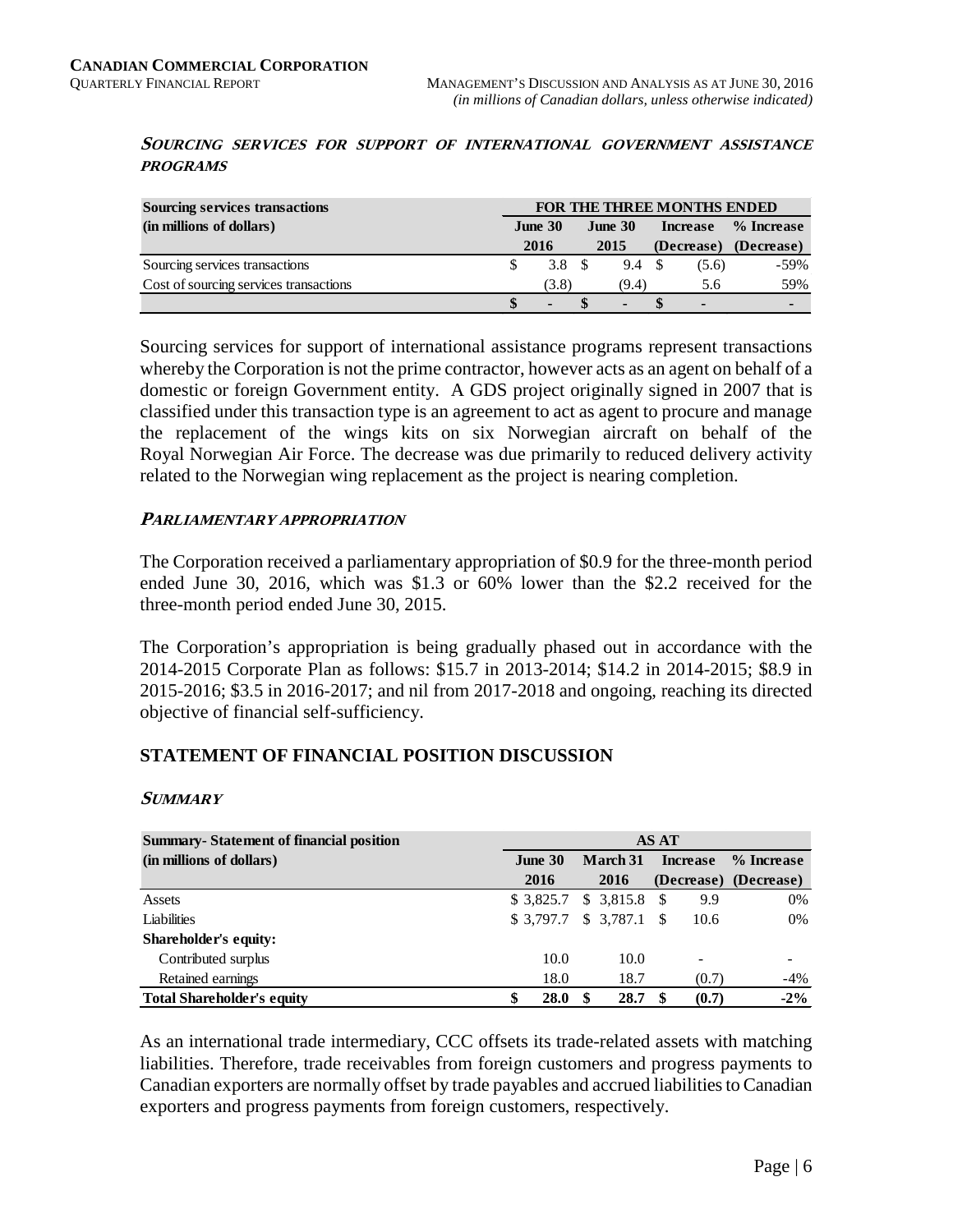#### **ASSETS**

| <b>Assets</b>                           | <b>AS AT</b> |           |          |            |     |                 |                       |      |  |  |
|-----------------------------------------|--------------|-----------|----------|------------|-----|-----------------|-----------------------|------|--|--|
| (in millions of dollars)                | June $30$    |           | March 31 |            |     | <b>Increase</b> | % Increase % of Total |      |  |  |
|                                         |              | 2016      |          | 2016       |     |                 | (Decrease) (Decrease) | 2016 |  |  |
| Cash                                    | S.           | 86.2      | -8       | 85.7       | \$. | 0.5             | 1%                    | 2%   |  |  |
| <b>Trade Receivables</b>                |              | 114.9     |          | 130.8      |     | (15.9)          | $-12%$                | 3%   |  |  |
| Advances to Canadian exporters          |              | 139.7     |          | 473.6      |     | (333.9)         | $-70%$                | 4%   |  |  |
| Progress payments to Canadian exporters |              | 3,481.4   |          | 3.122.1    |     | 359.3           | 12%                   | 91%  |  |  |
| Property and equipment                  |              | 3.5       |          | 3.6        |     | (0.1)           | $-3%$                 | 0%   |  |  |
| <b>Total Assets</b>                     |              | \$3.825.7 | \$       | 3,815.8 \$ |     | 9.9             | $0\%$                 | 100% |  |  |

The increase from March 31, 2016 was due to an increase in the amount of progress payments to Canadian exporters offset partially by a decrease from all other assets combined. The increase in progress payments to Canadian exporters was the result of the continued progress work related to the ABP contract.

#### **LIABILITIES**

| <b>Liabilities</b>                       | <b>AS AT</b>   |           |                 |           |                 |         |                       |         |  |
|------------------------------------------|----------------|-----------|-----------------|-----------|-----------------|---------|-----------------------|---------|--|
| (in millions of dollars)                 | <b>June 30</b> |           | <b>March</b> 31 |           | <b>Increase</b> |         | % Increase % of Total |         |  |
|                                          |                | 2016      |                 | 2016      |                 |         | (Decrease) (Decrease) | 2016    |  |
| Trade payables and accrued liabilities   | S              | 152.0     | \$.             | 162.7     |                 | (10.7)  | $-7%$                 | 4%      |  |
| Advances from foreign customers          |                | 159.2     |                 | 497.6     |                 | (338.4) | $-68%$                | 4%      |  |
| Progress payments from foreign customers |                | 3.481.4   |                 | 3.122.1   |                 | 359.3   | 12%                   | 92%     |  |
| Deferred lease incentives                |                | 3.0       |                 | 2.7       |                 | 0.3     | 11%                   | 0%      |  |
| Employee benefits                        |                | 2.1       |                 | 2.0       |                 | 0.1     | 3%                    | 0%      |  |
| <b>Total Liabilities</b>                 |                | \$3,797.7 |                 | \$3,787.1 |                 | 10.6    | $0\%$                 | $100\%$ |  |

The increase from March 31, 2016 was due to an increase in the amount of progress payments from foreign customers offset by a decrease from all other liabilities combined. The increase in progress payments from foreign customers was the result of the continued progress work related to the ABP contract.

#### **SIGNIFICANT TRANSACTIONS IN ASSETS AND LIABILITIES**

The net decrease in trade receivables and trade payables from March 31, 2016 was due to the timing of receipts and subsequent payment transactions related to the Cuba Contracting Program.

Contractually, progress payments from foreign customers are required to flow through in their entirety to the Canadian exporter. Of the total progress payments to Canadian exporters and from foreign customers, \$3,330.6 or 96% related to continued progress work on the ABP contract.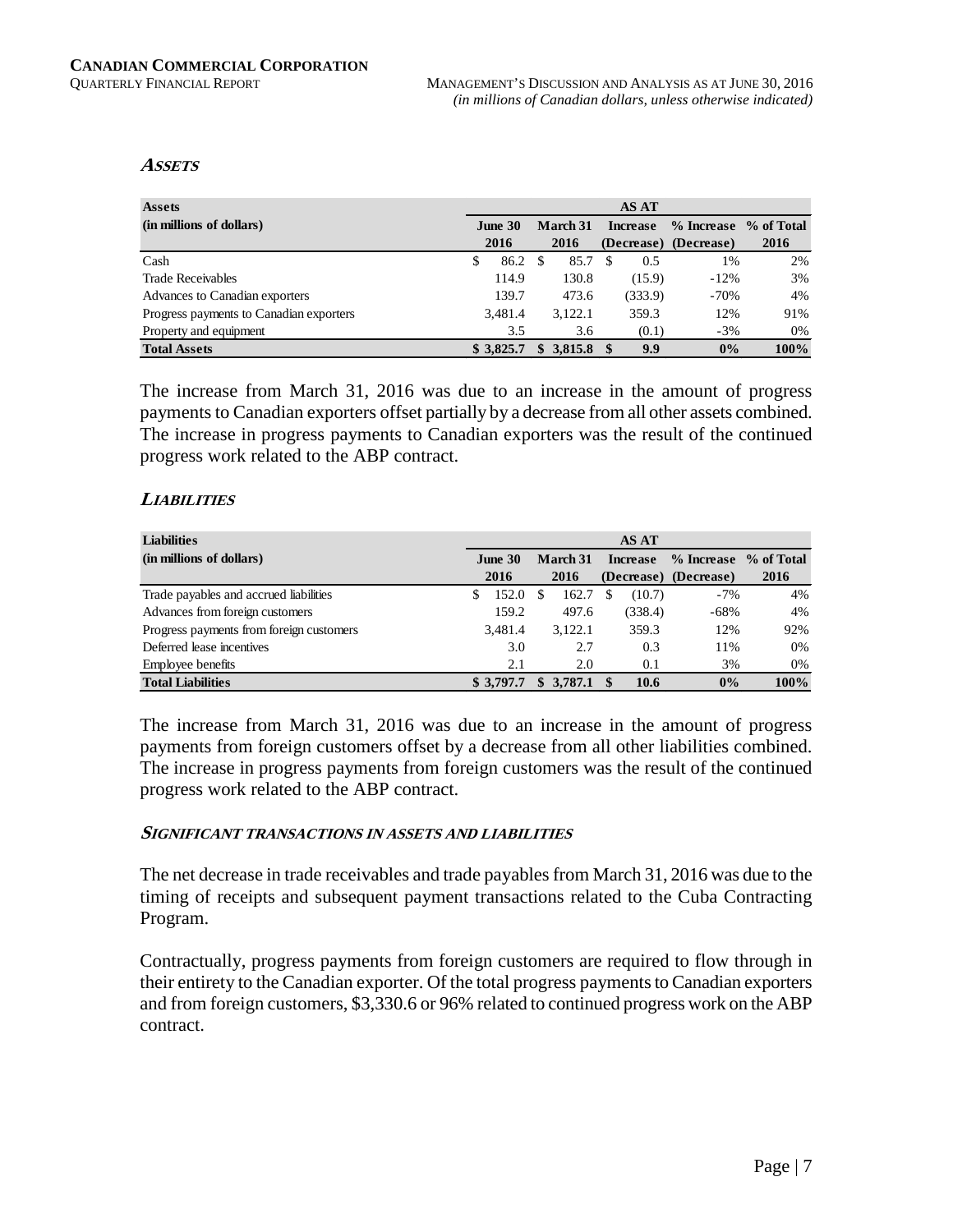Of the advances from foreign customers and advances to Canadian exporters, \$81.6 or 51% and 58% respectively was related to the ABP contract. Another \$52.1 was related to projects under the GDS and ICB business lines. Of the \$52.1 advances from foreign customers, \$48.2 were passed on to Canadian exporters. Contractually, advances are not offered on DPSA contracts. For all other contracts, CCC's risk mitigation practices require that for most projects CCC hold back some advance payments made by foreign customers and release them to Canadian exporters as delivery obligations are fulfilled. As a result, period-overperiod variations will occur.

## **STATEMENT OF CASH FLOWS DISCUSSION**

| <b>Summary-Statement of cash flows</b>  | <b>FOR THE THREE MONTHS ENDED</b> |       |                                   |      |  |                       |                       |        |  |  |
|-----------------------------------------|-----------------------------------|-------|-----------------------------------|------|--|-----------------------|-----------------------|--------|--|--|
| (in millions of dollars)                | June 30                           |       | <b>June 30</b><br><b>Increase</b> |      |  | % Increase % of Total |                       |        |  |  |
|                                         |                                   | 2016  |                                   | 2015 |  |                       | (Decrease) (Decrease) | 2016   |  |  |
| <b>Operating activities</b>             |                                   | 0.7   |                                   | 22.8 |  | (22.1)                | $-97\%$               | 140%   |  |  |
| Effect of exchange rate changes on cash |                                   | (0.2) |                                   | 0.4  |  | (0.6)                 | $-148%$               | $-40%$ |  |  |
| Net increase (decrease) in cash         |                                   | 0.5   |                                   | 23.2 |  | (22.7)                | $-98%$                | 100%   |  |  |

Under the DPSA program, the Corporation generally pays its Canadian exporters within 30 days of receipt of an invoice and substantiating documentation according to the terms and conditions of the contract. Consequently, the Corporation may use its own cash to pay Canadian exporters on the  $30<sup>th</sup>$  day funding its trade receivables in instances where there are collection delays and payment is not received from the DPSA customer until beyond the 30 days. On certain contracts (generally outside of the DPSA program), the Corporation pays its Canadian exporters within five business days after CCC receives payment from the foreign customer. Depending on the timing of receipts compared to payments, these transactions often cross reporting periods and can cause variations in cash flows from one period to the next. In these instances, cash is momentarily provided to the operation at the end of one period until the payment is made to the Canadian exporter, as stipulated in the contract, early in the next period.

The decrease is due to the general timing of receipts from foreign customers compared to payments made to Canadian exporters related to the Corporation's main operating activities.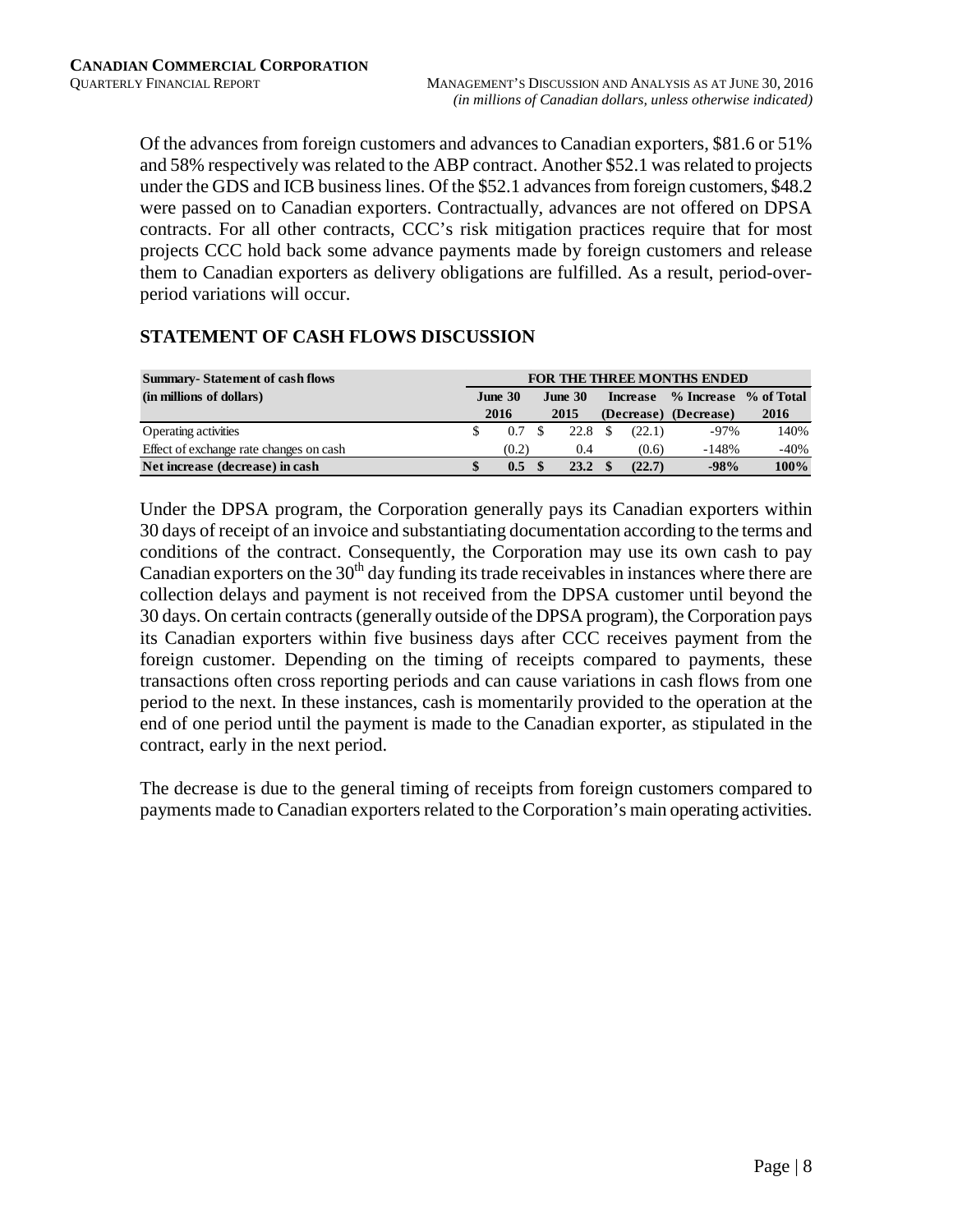#### **COMPARISON OF FINANCIAL RESULTS TO THE 2016-2017 TO 2020-2021 CORPORATE PLAN**

| <b>Statement of comprehensive income</b>                        | 2016-2017 |               |               |                       |               |                 |            |  |
|-----------------------------------------------------------------|-----------|---------------|---------------|-----------------------|---------------|-----------------|------------|--|
| (in millions of dollars)                                        |           | <b>Actual</b> |               | <b>Corporate Plan</b> |               |                 |            |  |
|                                                                 |           | June 30, 2016 |               | June 30, 2016         |               | <b>Variance</b> | % Variance |  |
| <b>Revenues</b>                                                 |           |               |               |                       |               |                 |            |  |
| Commercial trading transactions - prime contracts               | \$        | 582.4 \$      |               | 448.4                 | -S            | 134.0           | 30%        |  |
| Less: Cost of commercial trading transactions - prime contracts |           | (582.4)       |               | (448.4)               |               | (134.0)         | $-30%$     |  |
| Fees for service                                                |           | 5.6           |               | 4.8                   |               | 0.8             | 17%        |  |
| Other income                                                    |           | 0.1           |               | 0.1                   |               |                 | 51%        |  |
| Finance income, net                                             |           | 0.1           |               | 0.1                   |               |                 | $-3%$      |  |
| Gain (Loss) on foreign exchange                                 |           |               |               |                       |               |                 | $-100%$    |  |
| <b>Total Revenues</b>                                           | \$        | 5.8           | $\mathbb{S}$  | 5.0                   | $\mathcal{S}$ | 0.8             | 17%        |  |
|                                                                 |           |               |               |                       |               |                 |            |  |
| <b>Expenses</b>                                                 |           |               |               |                       |               |                 |            |  |
| Administrative expenses                                         | \$        | 7.4           | <sup>\$</sup> | 8.6 \$                |               | 1.2             | 14%        |  |
| Contract remediation expenses                                   |           |               |               | 0.2                   |               | 0.2             | 100%       |  |
| <b>Total Expenses</b>                                           | \$        | 7.4           | $\mathcal{S}$ | 8.8                   | $\mathbb{S}$  | 1.4             | 15%        |  |
| Sourcing services for support of international                  |           |               |               |                       |               |                 |            |  |
| Government assistance programs                                  |           |               |               |                       |               |                 |            |  |
| Sourcing services transactions                                  | \$        | 3.8           | -S            | 8.8                   | - \$          | (5.0)           | $-57\%$    |  |
| Less: Cost of sourcing services transactions                    |           | (3.8)         |               | (8.8)                 |               | 5.0             | 57%        |  |
|                                                                 | \$        |               | $\mathcal{S}$ |                       | \$            |                 | 0%         |  |
|                                                                 |           |               |               |                       |               |                 |            |  |
| Net loss before Parliamentary appropriation                     | \$        | $(1.6)$ \$    |               | $(3.8)$ \$            |               | 2.2             | 58%        |  |
| Parliamentary appropriation                                     |           | 0.9           |               | 0.9                   |               |                 | 0%         |  |
| <b>Net loss</b>                                                 | \$        | $(0.7)$ \$    |               | $(2.9)$ \$            |               | 2.2             | 76%        |  |

The \$2.2 favourable variance compared to corporate plan resulted from a combination of recording higher fees for service and incurring lower expenses than originally anticipated for the three months ended June 30, 2016.

ABP commercial trading transactions contributed a favourable variance of \$182.1 which was offset by a net \$48.1 unfavourable variance spread across the other business lines and programs. The favourable ABP result was realized due to an accelerated level of progress work than initially planned for the three month period ended June 30, 2016. The unfavourable result across the other business lines and programs is due to the lower level of GDS and ICB contracts signed in 2015-16 and so far into 2016-17 as delays have been encountered in the signing and/or effectivity of certain projects.

As fees for service are earned as contract work is delivered or completed, and are largely commensurate with commercial trading transactions, a similar result was realized. ABP fees for service contributed a favourable variance of \$1.4 which was offset by a net \$0.6 unfavourable variance spread across the other business lines and programs.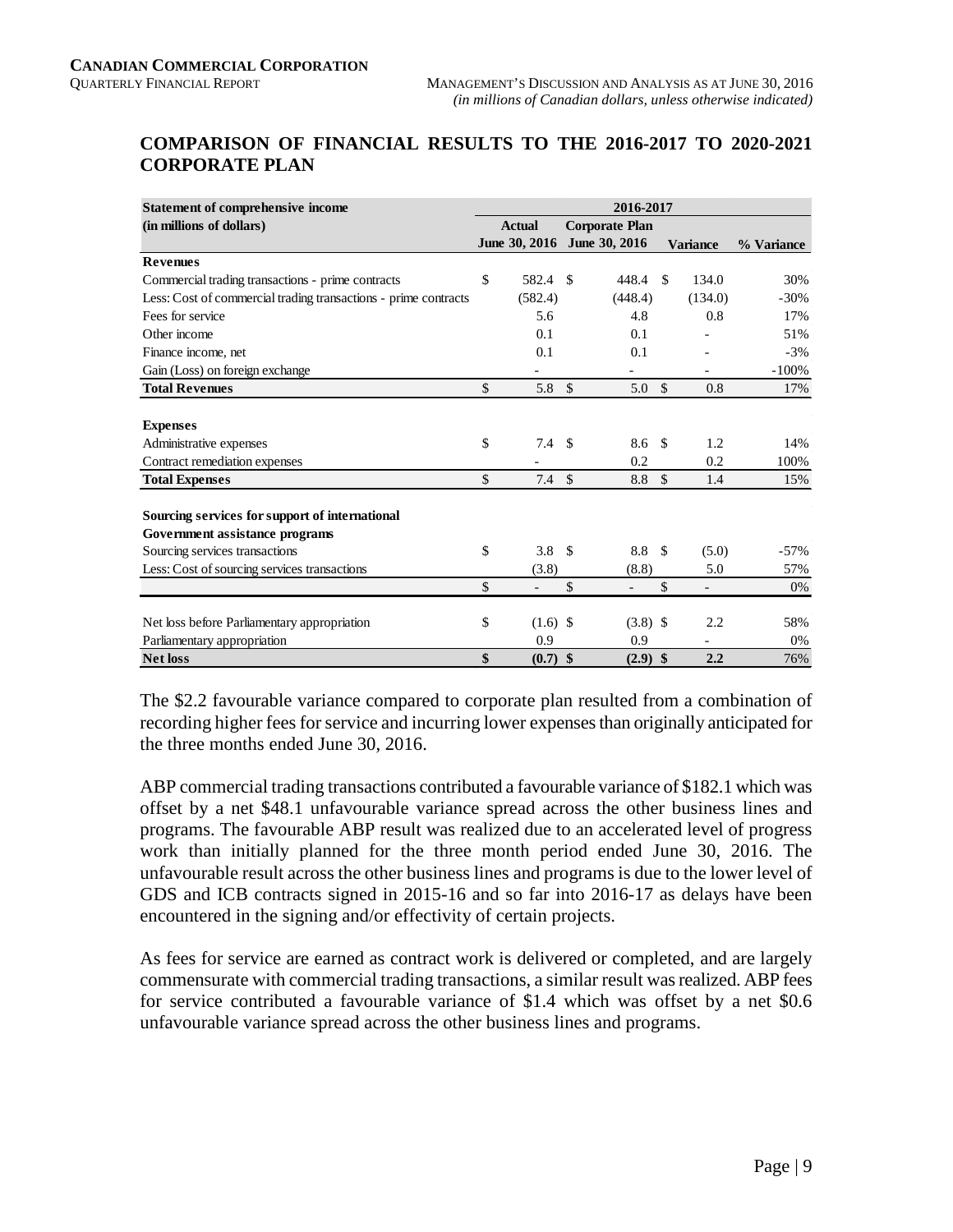The Corporation manages exchange gains and losses through monitoring and maintaining its exposed foreign currency balances at negligible levels and does not budget for gains or losses on foreign exchange. The Corporation's exposed U.S. currency balance of \$0.9 represents less than 0.03% of its U.S. denominated assets.

Administrative expenses are paid primarily in Canadian dollars and, as such, are not impacted by foreign exchange fluctuations.

The favourable variance related to administrative expenses was primarily caused by:

- (1) China offices program and the delay in the establishment of foreign representative offices which have not occurred to date as originally assumed;
- (2) numerous staff vacancies at various times during the year;
- (3) partly offset by incremental expenses related to managing the ABP contract.

| <b>Statement of comprehensive income</b> | <b>FORECAST 2016-2017</b> |                       |  |                       |  |                 |            |  |  |  |
|------------------------------------------|---------------------------|-----------------------|--|-----------------------|--|-----------------|------------|--|--|--|
| (in millions of dollars)                 |                           | Forecast              |  | Corporate Plan        |  |                 |            |  |  |  |
|                                          |                           | <b>March 31, 2017</b> |  | <b>March 31, 2017</b> |  | <b>Variance</b> | % Variance |  |  |  |
| Revenues                                 |                           | 27.8                  |  | 29.8                  |  | (2.0)           | $-7\%$     |  |  |  |
| Expenses                                 |                           | (30.9)                |  | (33.2)                |  | 2.3             | 7%         |  |  |  |
| Parliamentary appropriation              |                           | 3.5                   |  | 3.5                   |  |                 | 0%         |  |  |  |
| Net profit                               | D                         | 0.4                   |  | 0.1                   |  | 0.3             | 414%       |  |  |  |

### **2016-2017 FORECAST**

Based on results as at June 30, 2016 and anticipated trend in operational activities, the Corporation is on track to exceed the net profit amount established in the 2016-17 Corporate Plan which is pending approval from the Government of Canada.

Although revenues are forecast to be below Corporate plan amount due to contract signing delays encountered, expense savings will more than offset revenue shortfalls as the Corporation prudently manages its expense budgets. Due to the Government-to-Government nature of CCC's business, many variables impact the Corporation's ability to sign contracts and CCC adeptly partners with Canadian suppliers to manage these variables in the interest of generating exports.

## **CCC'S COMMITMENT TO PERFORMANCE AND RISK MANAGEMENT**

CCC manages various risks as it undertakes to fulfill its mandate of promoting and facilitating international trade on behalf of Canadian exporters. The strategy for managing these risks is discussed in detail in the Corporation's fiscal 2015-2016 Annual Report and 2016-2017 Corporate Plan Summary.

There are no significant changes, new risks or uncertainties identified during the threemonth period ended June 30, 2016 as compared to those previously reported or discussed.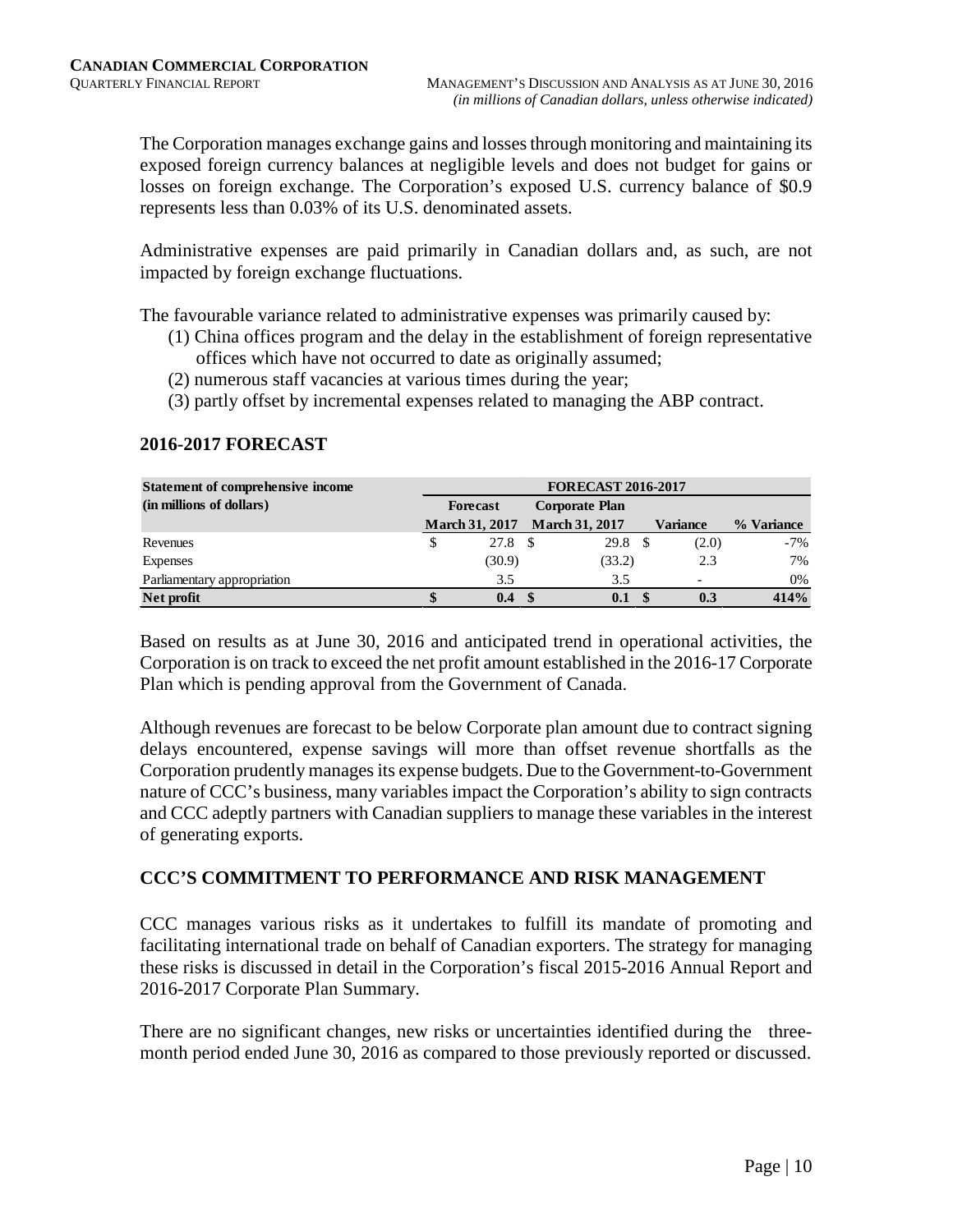## **Management Responsibility**

Management is responsible for the preparation and fair presentation of these quarterly financial statements in accordance with the Treasury Board of Canada Standard on Quarterly Financial Reports for Crown Corporations and for such internal controls as Management determines is necessary to enable the preparation of quarterly financial statements that are free from material misstatement. Management is also responsible for ensuring all other information in this quarterly financial report is consistent, where appropriate, with the quarterly financial statements. These quarterly financial statements have not been audited or reviewed by an external auditor.

Based on our knowledge, these unaudited quarterly financial statements present fairly, in all material respects, the financial position, results of operations and cash flows of the corporation, as at the date of and for the periods presented in the quarterly financial statements.

Walled.

Martin Zablocki Ernie Briard

President and Chief Executive Officer Vice-President, Corporate Services and Chief Financial Officer

Ottawa, Canada August 18, 2016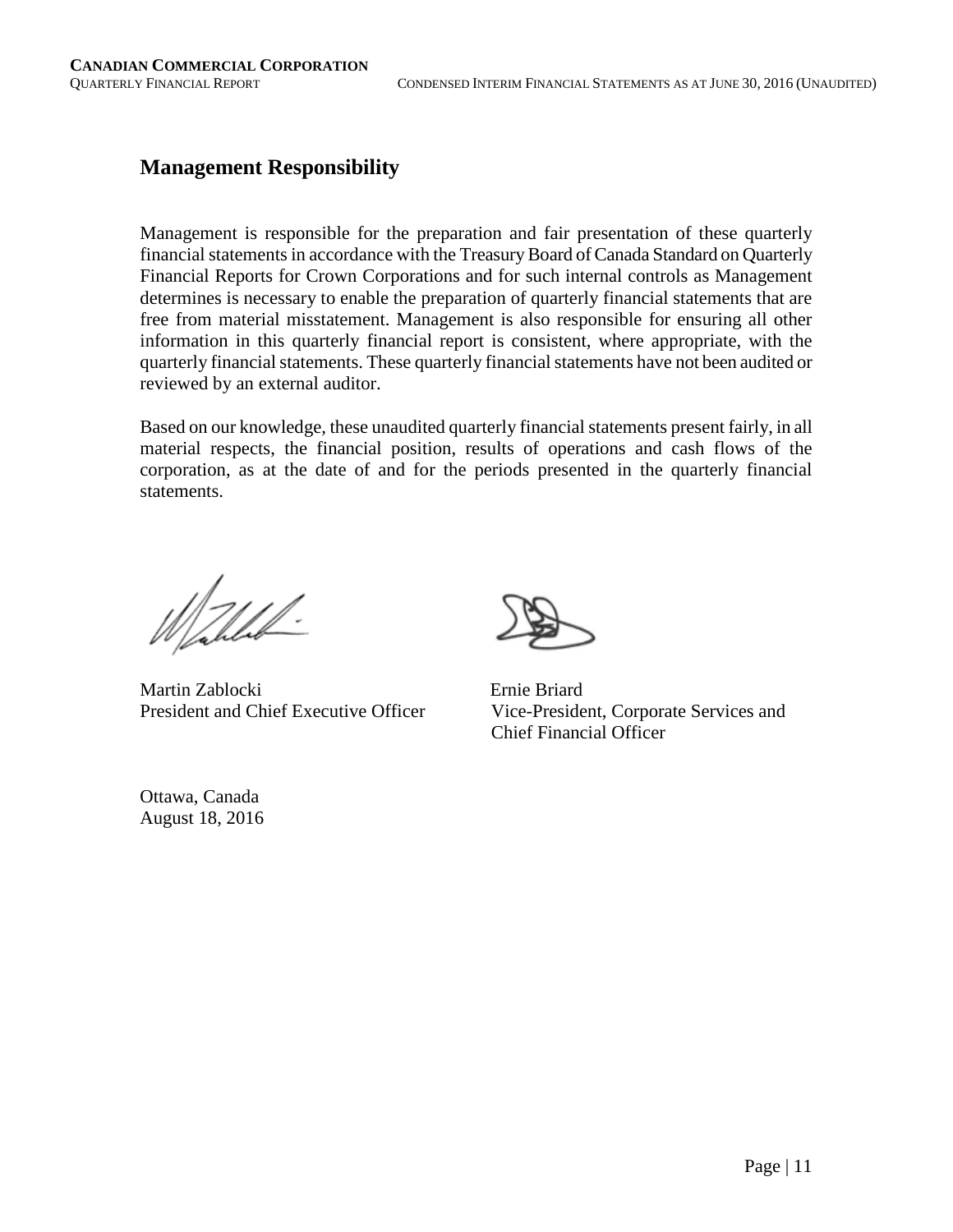CONDENSED INTERIM FINANCIAL STATEMENTS AS AT JUNE 30, 2016 (UNAUDITED)  *(in thousands of Canadian dollars, unless otherwise indicated)*

|                                                        | June 30         | <b>March 31</b> |           |  |
|--------------------------------------------------------|-----------------|-----------------|-----------|--|
| As at (in thousands of Canadian dollars)               | 2016            | 2016            |           |  |
| <b>Assets</b>                                          |                 |                 |           |  |
| <b>Current assets</b>                                  |                 |                 |           |  |
| Cash (note 4)                                          | \$<br>86,200    | $\mathcal{S}$   | 85,670    |  |
| Trade receivables (notes 5 and 8)                      | 114,795         |                 | 130,779   |  |
| Advances to Canadian exporters                         | 139,739         |                 | 473,609   |  |
| Progress payments to Canadian exporters                | 3,481,405       |                 | 3,122,080 |  |
|                                                        | 3,822,139       |                 | 3,812,138 |  |
| <b>Non-current assets</b>                              |                 |                 |           |  |
| Property and equipment                                 | 3,529           |                 | 3,630     |  |
|                                                        | \$<br>3,825,668 | \$              | 3,815,768 |  |
| <b>Liabilities</b>                                     |                 |                 |           |  |
| <b>Current liabilities</b>                             |                 |                 |           |  |
| Trade payables and accrued liabilities (notes 5 and 8) | \$<br>151,978   | $\mathcal{S}$   | 162,722   |  |
| Advances from foreign customers                        | 159,242         |                 | 497,597   |  |
| Progress payments from foreign customers               | 3,481,405       |                 | 3,122,080 |  |
| Employee benefits                                      | 249             |                 | 243       |  |
|                                                        | 3,792,874       |                 | 3,782,642 |  |
| <b>Non-current liabilities</b>                         |                 |                 |           |  |
| Deferred lease incentives                              | 2,996           |                 | 2,690     |  |
| Employee benefits                                      | 1,812           |                 | 1,767     |  |
|                                                        | 3,797,682       |                 | 3,787,099 |  |
| <b>Shareholder's Equity</b>                            |                 |                 |           |  |
| Contributed surplus                                    | 10,000          |                 | 10,000    |  |
| Retained earnings                                      | 17,986          |                 | 18,669    |  |
|                                                        |                 |                 |           |  |
|                                                        | 27,986          |                 | 28,669    |  |
|                                                        | \$<br>3,825,668 | \$              | 3,815,768 |  |

## Statement of Financial Position (Unaudited)

Guarantees (note 13)

*The accompanying notes are an integral part of the financial statements.*

Authorized for issue on August 18, 2016

**Martin Zablocki Ernie Briard**  Chief Executive Officer Chief Financial Officer

President and Vice-President, Corporate Services and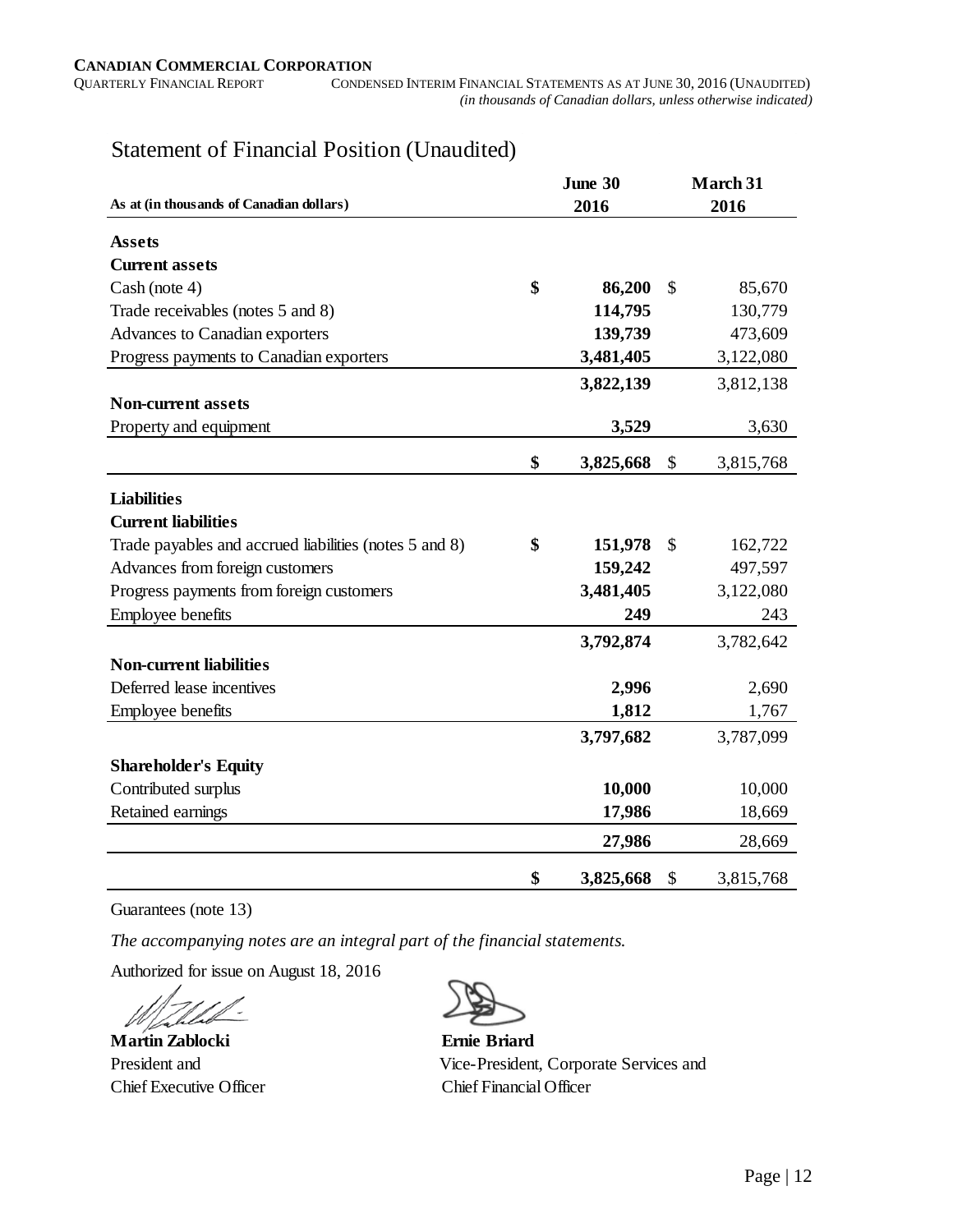# Statement of Comprehensive Income (Unaudited)

| For the three months ended June 30 (in thousands of Canadian dollars) | 2016             |                           | 2015       |
|-----------------------------------------------------------------------|------------------|---------------------------|------------|
| <b>Revenues</b>                                                       |                  |                           |            |
| Commercial trading transactions - prime contracts (note 7)            | \$<br>582,373    | \$                        | 663,224    |
| Less: cost of commercial trading transactions - prime contracts       | (582, 373)       |                           | (663, 224) |
| Fees for service (note 7)                                             | 5,599            |                           | 7,328      |
| Other income (note 7)                                                 | 113              |                           | 118        |
| Finance income, net (note 9)                                          | 106              |                           | 94         |
| Gain (loss) on foreign exchange                                       | (13)             |                           | 439        |
|                                                                       | 5,805            |                           | 7,979      |
| <b>Expenses</b>                                                       |                  |                           |            |
| Administrative expenses (note 10)                                     | 7,366            |                           | 8,353      |
| Contract remediation expenses                                         |                  |                           | 17         |
|                                                                       | 7,366            |                           | 8,370      |
| Sourcing services for support of international                        |                  |                           |            |
| government assistance programs                                        |                  |                           |            |
| Sourcing services transactions (note 7)                               | 3,821            |                           | 9,431      |
| Less: cost of sourcing services transactions                          | (3,821)          |                           | (9, 431)   |
|                                                                       |                  |                           |            |
| Net loss before Parliamentary appropriation                           | (1, 561)         |                           | (391)      |
| Parliamentary appropriation (note 11)                                 | 878              |                           | 2,220      |
| Net profit (loss)                                                     | \$<br>$(683)$ \$ |                           | 1,829      |
| Other comprehensive income (loss)                                     |                  |                           |            |
| Items that will not be reclassified to net profit (loss)              |                  |                           |            |
| Actuarial gain (loss) on employee benefits obligation                 |                  |                           |            |
| <b>Total Comprehensive income (loss)</b>                              | \$<br>(683)      | $\boldsymbol{\mathsf{S}}$ | 1,829      |

*The accompanying notes are an integral part of the financial statements.*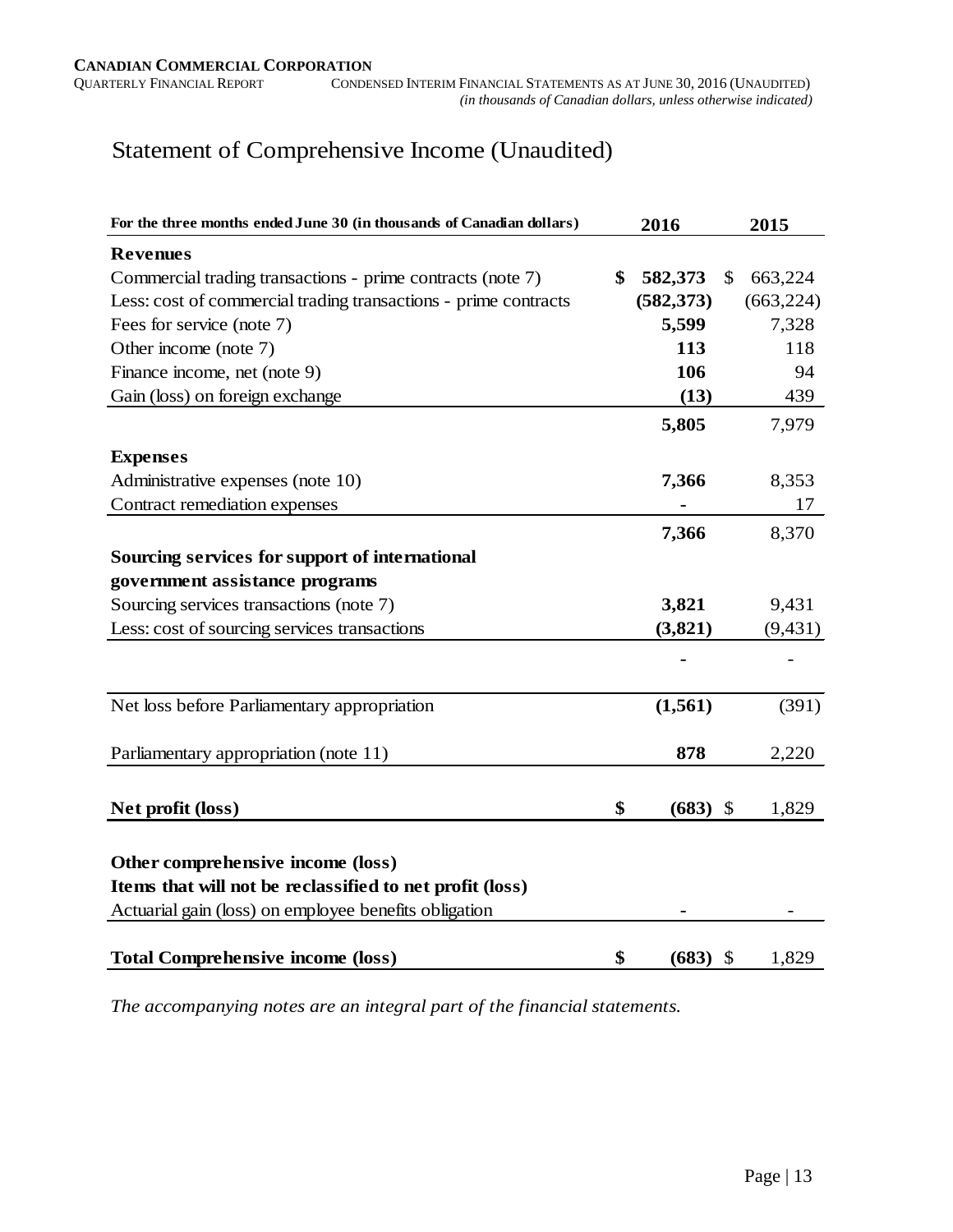# Statement of Changes in Equity (Unaudited)

| For the three months ended June 30, 2016<br>(in thousands of Canadian dollars) | <b>Contributed</b><br><b>Surplus</b> |        |    | <b>Retained</b><br><b>Earnings</b> | <b>Total</b> |        |  |
|--------------------------------------------------------------------------------|--------------------------------------|--------|----|------------------------------------|--------------|--------|--|
| <b>Balance March 31, 2016</b>                                                  | \$                                   | 10,000 | \$ | 18,669                             | -S           | 28,669 |  |
| Net loss                                                                       |                                      | ۰      |    | (683)                              |              | (683)  |  |
| Actuarial (gain) loss on employee                                              |                                      |        |    |                                    |              |        |  |
| benefits obligation                                                            |                                      | ۰      |    | ٠                                  |              |        |  |
| Total comprehensive loss                                                       |                                      |        |    | (683)                              |              | (683)  |  |
| Balance June 30, 2016                                                          | \$                                   | 10,000 | \$ | 17,986                             | \$           | 27,986 |  |

| For the three months ended June 30, 2015<br>(in thousands of Canadian dollars) | <b>Contributed</b><br><b>Surplus</b> |      | <b>Retained</b><br><b>Earnings</b> | <b>Total</b> |        |  |
|--------------------------------------------------------------------------------|--------------------------------------|------|------------------------------------|--------------|--------|--|
| <b>Balance March 31, 2015</b>                                                  | \$<br>10,000                         | - \$ | 10,701                             | -S           | 20,701 |  |
| Net profit                                                                     |                                      |      | 1,829                              |              | 1,829  |  |
| Actuarial (gain) loss on employee<br>benefits obligation                       |                                      |      | -                                  |              |        |  |
| Total comprehensive income                                                     |                                      |      | 1,829                              |              | 1,829  |  |
| Balance June 30, 2015                                                          | \$<br>10,000                         | \$   | 12,530                             |              | 22,530 |  |

*The accompanying notes are an integral part of the financial statements.*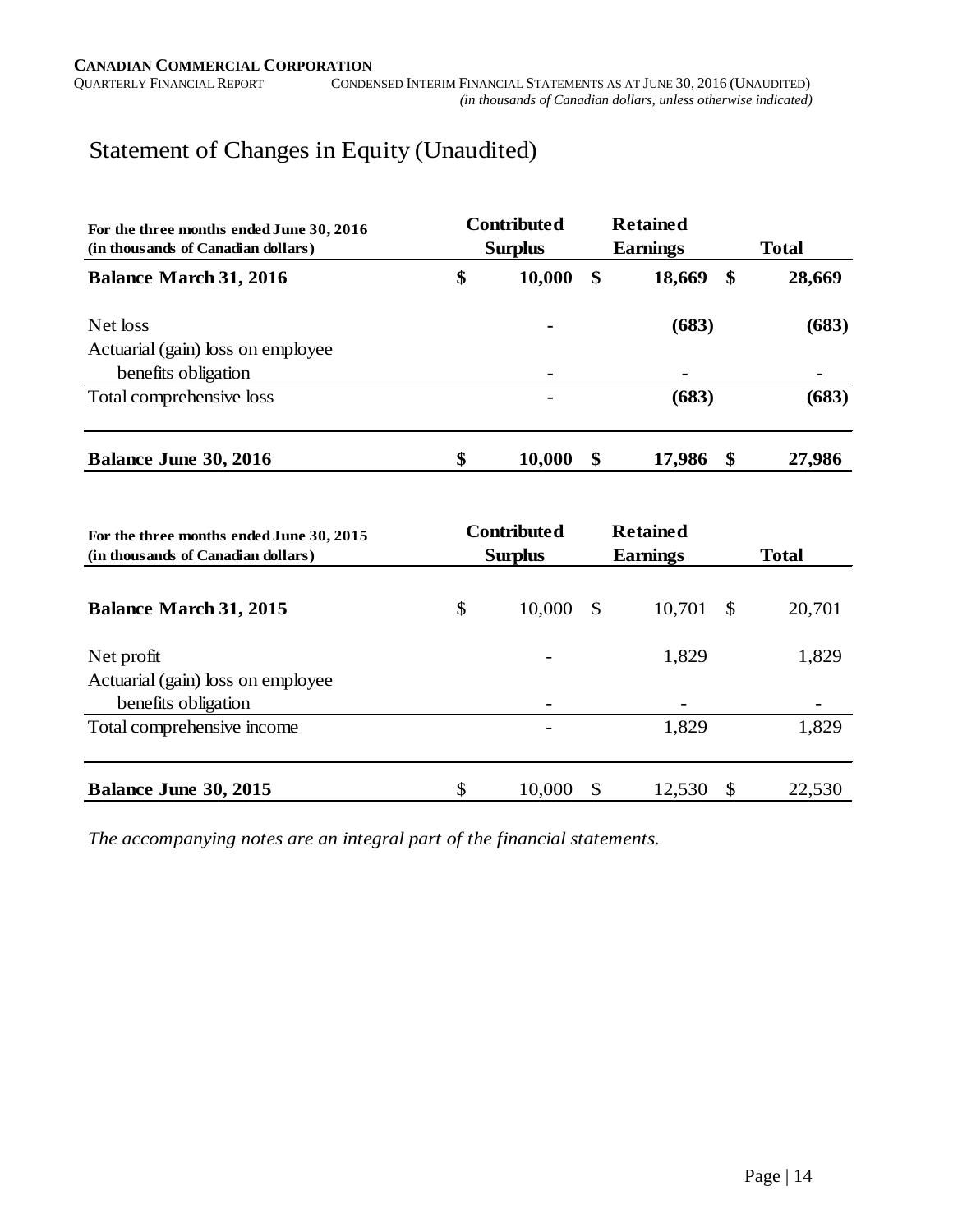$\,$  CONDENSED INTERIM FINANCIAL STATEMENTS AS AT JUNE 30, 2016 (UNAUDITED)  *(in thousands of Canadian dollars, unless otherwise indicated)*

# Statement of Cash Flows (Unaudited)

| For the three months ended June 30 (in thousands of Canadian dollars)  | 2016             |    | 2015       |
|------------------------------------------------------------------------|------------------|----|------------|
| <b>Operating activities</b>                                            |                  |    |            |
| Net profit (loss)                                                      | \$<br>$(683)$ \$ |    | 1,829      |
| Adjustments to determine net cash from (used in) operating activities: |                  |    |            |
| Depreciation                                                           | 101              |    | 145        |
| Employee benefit expense                                               | 51               |    | 13         |
| (Gain) loss on foreign exchange                                        | 211              |    | (439)      |
| Deferred lease incentives                                              | 306              |    |            |
| Change in working capital:                                             |                  |    |            |
| Decrease in trade and other receivables                                | 15,984           |    | 41,908     |
| Decrease in advances to Canadian exporters                             | 333,870          |    | 357,044    |
| (Increase) in progress payments to Canadian exporters                  | (359, 325)       |    | (296, 521) |
| (Decrease) in trade payables and accrued liabilities                   | (10,744)         |    | (14, 122)  |
| (Decrease) in advances from foreign customers                          | (338, 355)       |    | (363, 611) |
| Increase in progress payments from foreign customers                   | 359,325          |    | 296,521    |
| Cash provided by operating activities                                  | 741              |    | 22,767     |
| Effect of exchange rate changes on cash                                | (211)            |    | 439        |
| Net increase in cash                                                   | 530              |    | 23,206     |
|                                                                        | 85,670           |    |            |
| Cash at the beginning of period                                        |                  |    | 64,614     |
| Cash at the end of period                                              | \$<br>86,200     | S. | 87,820     |

*The accompanying notes are an integral part of the financial statements.*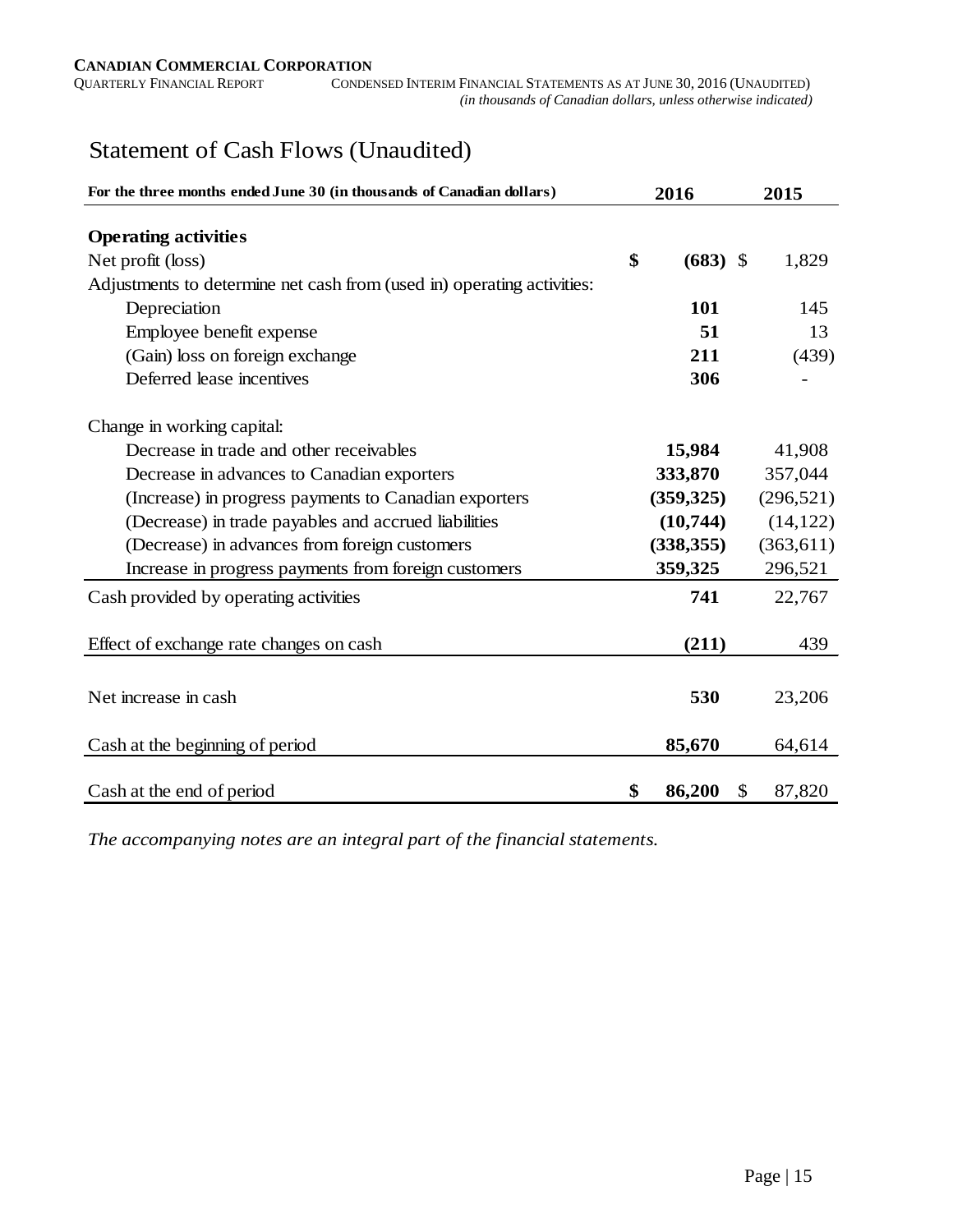# **Notes to Financial Statements**

#### **June 30, 2016**

#### **1. Nature, organization and funding**

The Canadian Commercial Corporation (the "Corporation") was established in 1946 by the *Canadian Commercial Corporation Act* (the "Act"), is wholly owned by the Government of Canada and is an agent Crown corporation listed in Part I of Schedule III of the *Financial Administration Act*. The Corporation is domiciled in Canada with a head office located at 350 Albert Street, Ottawa, Ontario. The Corporation operates primarily in Canada with representation in Asia and South America.

The Corporation acts as the prime contracting agency when foreign governments, international organizations, or foreign private sector buyers wish to purchase products and services from Canada through the Canadian Government. The Corporation enters into contracts with these foreign customers and into corresponding supply contracts with Canadian exporters. Additionally, the Corporation enters into sourcing services agreements to procure goods and services for international end use on behalf of Canadian and foreign governments.

The Corporation's operations are funded primarily by fees for service, and a parliamentary appropriation.

In September 2008, the Corporation, together with a number of other Crown corporations, was issued a directive (P.C. 2008-1598) pursuant to Section 89 of the *Financial Administration Act*, entitled *Order giving a direction to parent Crown corporations involved in commercial lending to give due consideration to the personal integrity of those they lend to or provide benefits to in accordance with Government's policy to improve the accountability and integrity of federal institutions*. The Corporation implemented the directive effective January 1, 2010.

In July 2015, the Corporation was issued a directive (P.C. 2015-1110) pursuant to section 89 of the *Financial Administration Act* to align its travel, hospitality, conference and event expenditure policies, guidelines and practices with Treasury Board policies, directives and related instruments on travel, hospitality, conference and event expenditures in a manner that is consistent with its legal obligations, and to report on the implementation of this directive in the Corporation's next corporate plan. The Corporation has undertaken a detailed review of its existing policies regarding travel, hospitality, conferences and events, as well as the approach to public disclosure of this information and is working towards fully implementing the directive in fiscal 2016-2017.

The Corporation is not subject to the provisions of the *Income Tax Act*.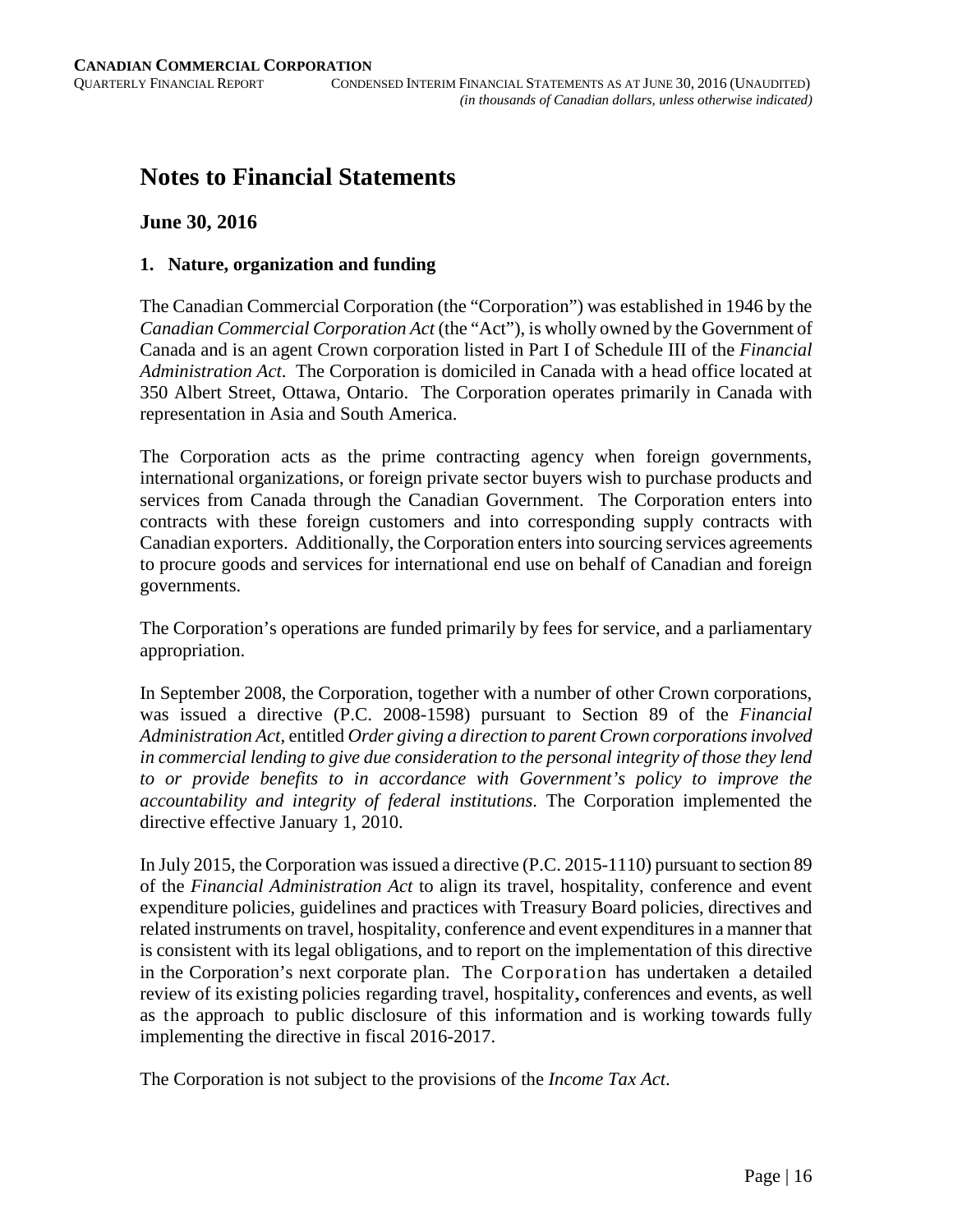### **2. Basis of preparation**

#### *Compliance with International Financial Reporting Standards (IFRS)*

These condensed interim financial statements have been prepared in accordance with the Treasury Board of Canada *Standard on Quarterly Financial Reports for Crown Corporations* using the International Financial Reporting Standards ("IFRS") accounting policies adopted in the Corporation's audited annual financial statements as at and for the year ended March 31, 2016. These condensed interim financial statements do not include all of the information required for full annual financial statements and should be read in conjunction with the Corporation's annual report and audited financial statements for the year ended March 31, 2016.

#### *Basis of measurement*

The financial statements have been prepared on the historical cost basis, except for as permitted by IFRS and to the extent material, the following items:

- derivative financial instruments are measured at fair value through profit or loss
- accrued employee benefit liabilities for post-employment benefit plans are recognized at the present value of the defined benefit obligations

#### *Use of estimates and judgments*

The preparation of financial statements in accordance with IFRS requires management to make judgments, estimates and assumptions that affect the application of accounting policies, the reported amounts of assets and liabilities, the disclosure of contingent assets and liabilities at the date of the financial statements and the reported amounts of revenues and expenses during the year. Actual results could differ significantly from estimates resulting in significant differences in the related financial statement balances.

Estimates and underlying assumptions are reviewed on an ongoing basis and in detail as at the date of the financial statements. Any changes in estimates are reflected in the financial statements in the period in which they become known and in any future periods affected. Management has used estimates in determining the useful lives of property and equipment, in accounting for the employee benefits liabilities, the provisions and contingent liabilities, lease commitments and contingencies and used judgment in determining whether a provision for contract remediation expenses should be recognized or disclosed.

Information about areas where management has exercised judgment and made significant use of estimates and assumptions are included in the following note:

Note 13 – guarantees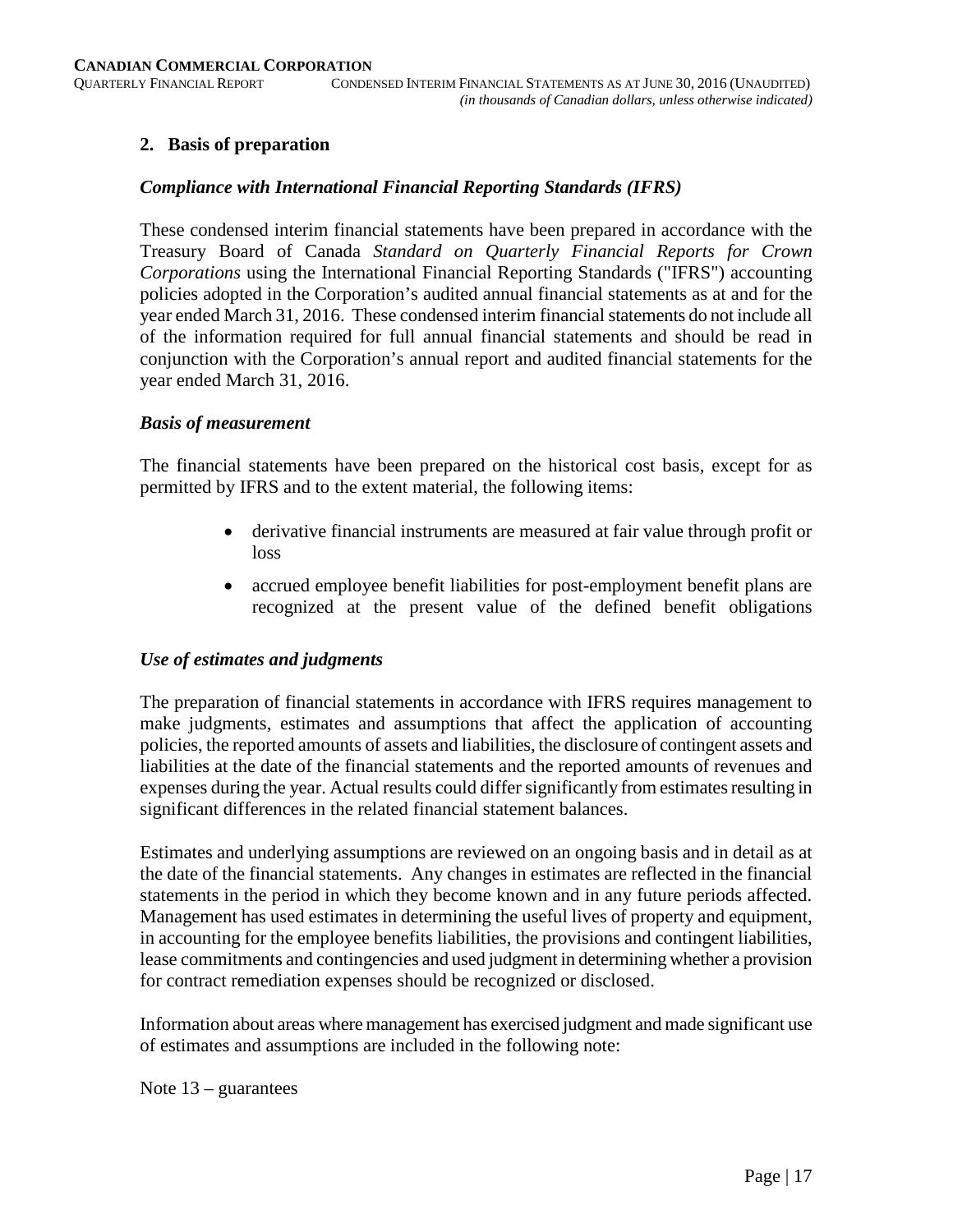#### *Functional and presentation currency*

The Corporation's functional and presentation currency is the Canadian dollar.

#### **3. Significant accounting policies**

The accounting policies applied in the preparation of these condensed interim financial statements are consistent with those disclosed in the Corporation's audited annual financial statements for the year ended March 31, 2016.

#### *Changes in Accounting standards*

In September 2014, the IASB issued its Annual Improvements 2012−2014 cycle, resulting in minor amendments to *IFRS 7- Financial Instruments: Disclosures*(IFRS 7). The amendment is generally intended to clarify requirements rather than result in substantive changes to current practice. The amendment is effective for annual periods beginning on or after January 1, 2016, with early application permitted.

In December 2014, the IASB issued amendments to *IAS 1 – Presentation of financial statements* (IAS 1) which clarifies the existing presentation and disclosure requirements including the presentation of line items, subtotals and notes and provides guidance to assist in applying judgement in determining what information to disclose and how that information is presented in financial statements. The amendments are effective for annual periods beginning on or after January 1, 2016. Early adoption is permitted.

Management has elected to reflect changes, if any, in the upcoming annual audited financial statements and, consequently, these condensed interim financial statements do not include the potential impact of the two new accounting standards mentioned above.

#### **4. Cash**

Cash included:

|                  | June 30, 2016  |                     |        | <b>March 31, 2016</b> |    |          |
|------------------|----------------|---------------------|--------|-----------------------|----|----------|
|                  | Original       | Canadian<br>dollars |        | <b>Original</b>       |    | Canadian |
|                  | currency       |                     |        | currency              |    | dollars  |
| U.S. dollars     | 35,545         | $\mathbf{\$}$       | 45,913 | 31,151                | S  | 40,456   |
| Canadian dollars | 39,775         |                     | 39,775 | 44,352                |    | 44,352   |
| Chinese renminbi | 2,614          |                     | 512    | 2,990                 |    | 601      |
| Euros            | $\blacksquare$ |                     | -      | 176                   |    | 261      |
|                  |                | \$                  | 86,200 |                       | \$ | 85,670   |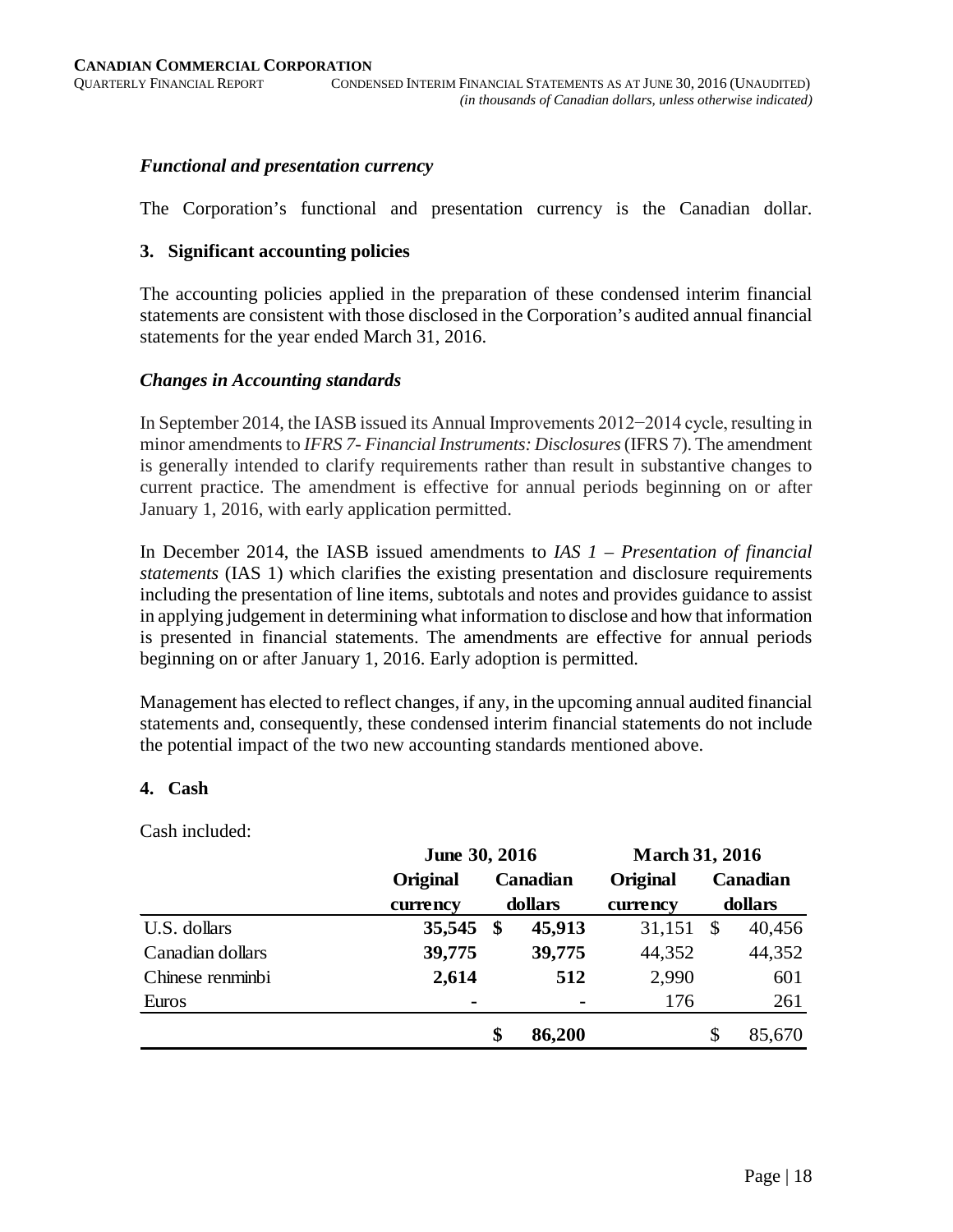Of the cash, \$25,441 (March 31, 2016, \$29,958) represents advances and holdbacks received from foreign customers which will be remitted to Canadian exporters at later dates in accordance with contracts. Advances from foreign customers also include overpayments from foreign customers due to temporary timing differences in their liquidation methods and accounting for work performed. Where contracted, these funds may accrue interest to the credit of the Canadian exporter or foreign customer.

#### **5. Trade receivables and trade payables and accrued liabilities**

Trade receivables are based on normal trade terms and are generally non-interest bearing. The currency profile of the Corporation's trade receivables was as follows:

|                  | June 30, 2016 |         |          | <b>March 31, 2016</b> |         |          |  |
|------------------|---------------|---------|----------|-----------------------|---------|----------|--|
|                  | Original      |         | Canadian | Original              |         | Canadian |  |
|                  | currency      | dollars |          | currency              | dollars |          |  |
| U.S. dollars     | 67,196        |         | 86,796   | 50,229                | \$      | 65,228   |  |
| Canadian dollars | 27,999        |         | 27,999   | 65,551                |         | 65,551   |  |
|                  |               |         | 114,795  |                       |         | 130,779  |  |

Trade payables and accrued liabilities are due on normal trade terms. The currency profile of the Corporation's trade payables and accrued liabilities was as follows:

|                  |          | June 30, 2016 |                 |          | <b>March 31, 2016</b> |          |  |         |
|------------------|----------|---------------|-----------------|----------|-----------------------|----------|--|---------|
|                  | Original |               | <b>Canadian</b> | Original |                       | Canadian |  |         |
|                  | currency | dollars       |                 |          |                       | currency |  | dollars |
| U.S. dollars     | 92,121   | \$            | 118,993         | 71,313   |                       | 92,663   |  |         |
| Canadian dollars | 32,972   |               | 32,972          | 70,032   |                       | 70,032   |  |         |
| Chinese renminbi | 68       |               | 13              | 135      |                       | 27       |  |         |
|                  |          |               | 151,978         |          |                       | 162,722  |  |         |

Credit, market and liquidity risks relating to trade receivables and to trade payables and accrued liabilities are disclosed in Note 8.

#### **6. Capital management**

The Corporation's objective with respect to capital is to preserve and strengthen its capital base through prudent risk management. This, coupled with the implementation of strategies to optimize operating surpluses ensures that capital is available to facilitate investments in people and processes and to mitigate any potential losses related to operational, performance and credit risk.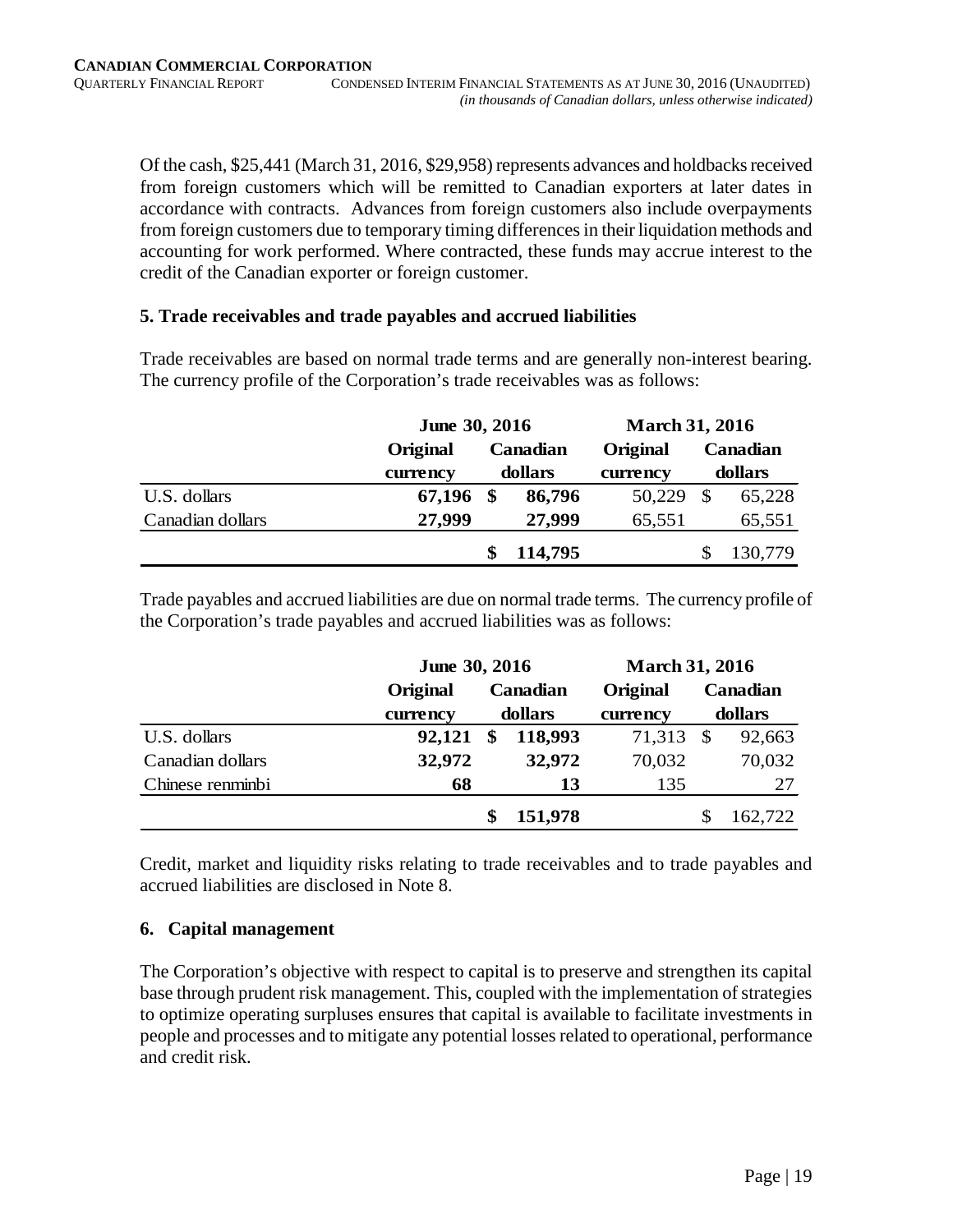Key strategies used by the Corporation to manage its capital base include: minimizing contract remediation expenses; balancing smart growth with operating expenses; minimizing foreign exchange exposure; optimizing interest income. The Corporation may be required to return to the Government of Canada any part of capital deemed to be in excess of the amount required for the purposes for which the Corporation was constituted.

The Corporation's breakdown of supply of capital is as follows:

|                     | <b>June 30,</b> | March 31, |
|---------------------|-----------------|-----------|
|                     | 2016            | 2016      |
| Contributed surplus | 10,000<br>\$    | 10,000    |
| Retained earnings   | 17,986          | 18,669    |
|                     | 27,986<br>\$    | 28,669    |

#### **7. Commercial trading transactions, fees for service, other income and sourcing services transactions**

The Corporation facilitates sales of Canadian goods to foreign customers including governments, international agencies and other buyers and receives revenues from commercial trading transactions related to prime contracts, fees for service and other income. The Corporation also engages in transactions related to sourcing services for support of international programs.

For the three month ended June 30, the profile by geographic region is as follows:

|                      |           |                 | 2016         |                 | 2015                   |               |                          |              |  |
|----------------------|-----------|-----------------|--------------|-----------------|------------------------|---------------|--------------------------|--------------|--|
|                      |           | <b>Sourcing</b> |              | <b>Sourcing</b> |                        |               |                          |              |  |
|                      |           |                 | services     |                 |                        |               | services                 |              |  |
|                      | Revenues* |                 | transactions | <b>Total</b>    | Revenues* transactions |               |                          | <b>Total</b> |  |
| Asia                 | \$338,342 | \$              | 1,123        | \$339,465       | \$421,370              | $\mathcal{S}$ | 491                      | \$421,861    |  |
| <b>United States</b> | 150,490   |                 |              | 150,490         | 134,108                |               |                          | 134,108      |  |
| Central America      |           |                 |              |                 |                        |               |                          |              |  |
| & Caribbean          | 80,859    |                 | 174          | 81,033          | 88,165                 |               |                          | 88,165       |  |
| South America        | 15,333    |                 | 128          | 15,461          | 21,844                 |               |                          | 21,844       |  |
| Australia            | 2,430     |                 | ۰            | 2,430           | 235                    |               | $\overline{\phantom{0}}$ | 235          |  |
| Europe               | 136       |                 | 2,290        | 2,426           | 618                    |               | 8,220                    | 8,838        |  |
| Canada               | 481       |                 | 106          | 587             | 345                    |               | 224                      | 569          |  |
| Africa               | 14        |                 | ۰            | 14              | 3,985                  |               | 496                      | 4,481        |  |
|                      | \$588,085 | \$              | 3,821        | \$591,906       | \$670,670              | \$            | 9,431                    | \$680,101    |  |

\* Revenues include revenue related to Commercial Trading Transactions, Fees for Service and Other Income.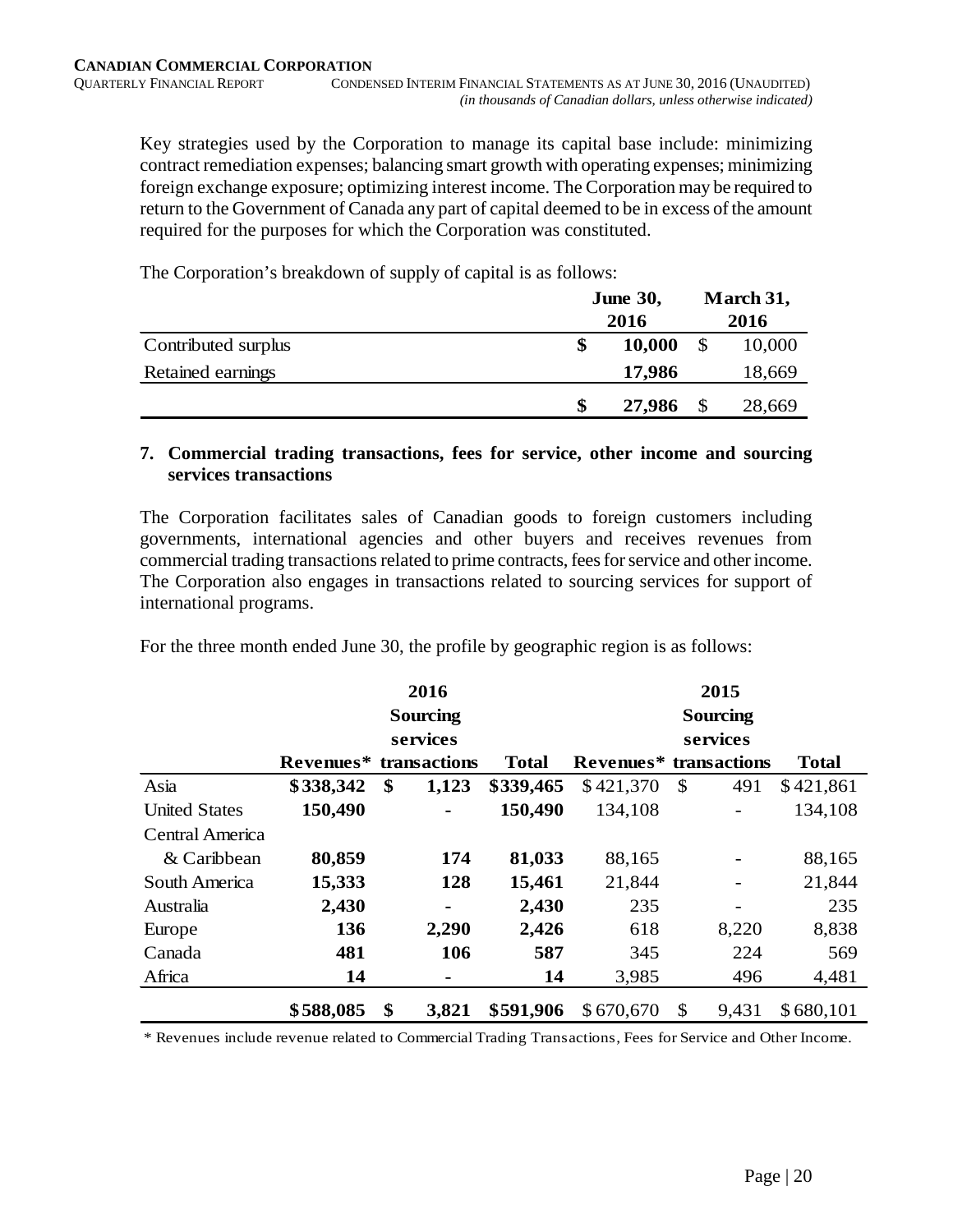Revenues for the three month ended June 30, 2016 include \$327,387 (June 30, 2015 – \$329,960) of accrued unbilled revenues. Value of contracts signed is distinct from revenues. During the three month ended June 30, 2016, the value of contracts and amendments which were signed and became effective amounted to \$341.8 million (June 30, 2015 - \$260.8 million).

#### **8. Risk management and financial instruments**

As described in the Corporation's annual report and audited financial statements for the year ended March 31, 2016, the Corporation is exposed to credit risk, market risk and liquidity risk as a result of holding financial instruments.

The following is a description of the most significant risks associated with financial instruments and how the Corporation manages its risk exposure:

### **(a) Credit risk**

Credit risk is the risk that one party to a financial instrument will cause a financial loss for the other party by failing to discharge an obligation and arises principally from the Corporation's cash and trade receivables from customers. The carrying amount of financial assets recorded in the financial statements represents the maximum exposure to credit risk.

### *Trade receivables*

The Corporation's exposure to credit risk associated with trade receivables are influenced mainly by the demographics of the Corporation's customer base. The Corporation generally manages foreign customer credit risk by extending open account terms to parties with a Moody's credit rating of at least AAA, and seeks security where the rating falls below this threshold. During the three month ended June 30, 2016, 45% (March 31, 2016 - 25%) of the Corporation's trade receivables were from AAA credit rated customers.

|                               | <b>June 30,</b> |         | March 31,     |
|-------------------------------|-----------------|---------|---------------|
|                               |                 | 2016    | 2016          |
| Central America and Caribbean | \$              | 23,531  | \$<br>62,272  |
| <b>United States</b>          |                 | 49,323  | 30,510        |
| Asia                          |                 | 34,466  | 23,760        |
| South America                 |                 | 5,605   | 12,369        |
| Canada                        |                 | 1,429   | 1,167         |
| Europe                        |                 | 441     | 701           |
|                               |                 | 114,795 | \$<br>130,779 |

The maximum exposure to credit risk for trade receivables by geographic region was as follows: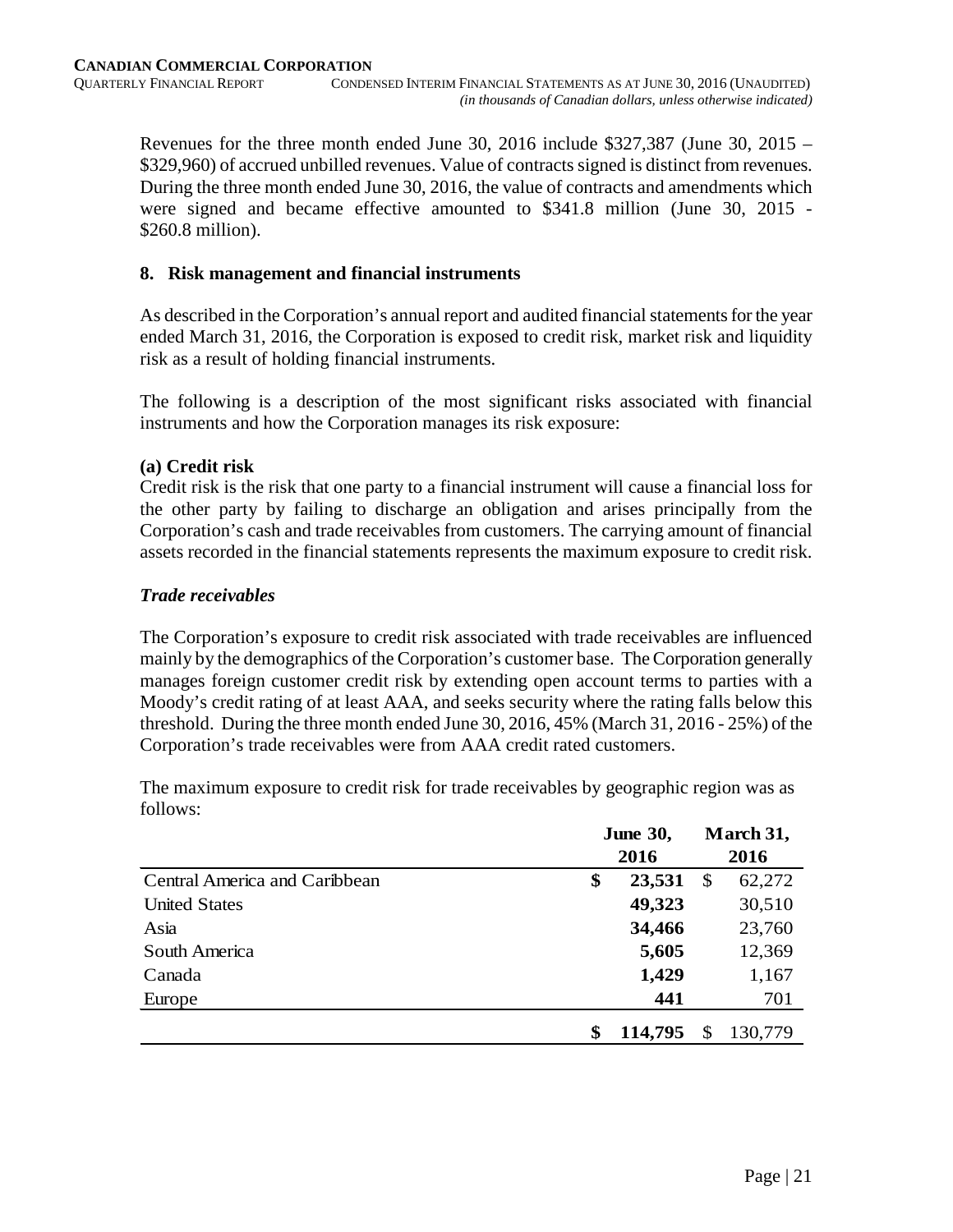Trade receivables are based on normal international trade terms and are generally non-interest bearing. The maturity profile of the Corporation's trade receivables was as follows:

|                       | <b>June 30,</b>      |  | March 31, |
|-----------------------|----------------------|--|-----------|
|                       | 2016                 |  | 2016      |
| $<$ 1 year            | $$114,729 \$130,539$ |  |           |
| $> 1$ and $<$ 3 years | 66                   |  | 240       |
|                       | $$114,795 \$130,779$ |  |           |

Trade receivables are considered past due when the payor has failed to make the payment by the contractual due date. The aging profile of the Corporation's past due trade receivables was as follows:

|                              | <b>June 30,</b> |        | March 31,     |        |
|------------------------------|-----------------|--------|---------------|--------|
|                              |                 | 2016   |               | 2016   |
| $<$ 30 days                  |                 | 1,201  | <sup>\$</sup> | 17,916 |
| $>$ 30 days and $<$ 180 days |                 | 3,184  |               | 24,135 |
| $> 180$ days                 |                 | 21,203 |               | 1,516  |
|                              |                 | 25,588 | \$            | 43,567 |

#### *Advances and progress payments to Canadian exporters*

Credit risk exposure related to advances and progress payments to Canadian exporters is mitigated by the back to back nature of the Corporation's contractual obligations and supplemented by collateral held.

#### *Collateral*

The profile of the Corporation's total collateral held with respect to its contractual obligations in the unlikely event of contractual non-performance by Canadian companies was as follows:

|                   | <b>June 30,</b>            |               | March 31, |  |  |
|-------------------|----------------------------|---------------|-----------|--|--|
|                   | 2016                       |               | 2016      |  |  |
| Holdbacks         | \$<br>5,937                | $\mathcal{S}$ | 5,970     |  |  |
| Bank guarantees   | \$<br>34,310               | $\mathcal{S}$ | 30,452    |  |  |
| Surety bonds      | \$<br>26,719               | $\mathcal{S}$ | 26,864    |  |  |
| Parent guarantees | $$17,489,436 \$17,535,138$ |               |           |  |  |
| Other             | \$<br>5,471                | S             | 6,590     |  |  |

The above amounts approximate the fair values of collateral held.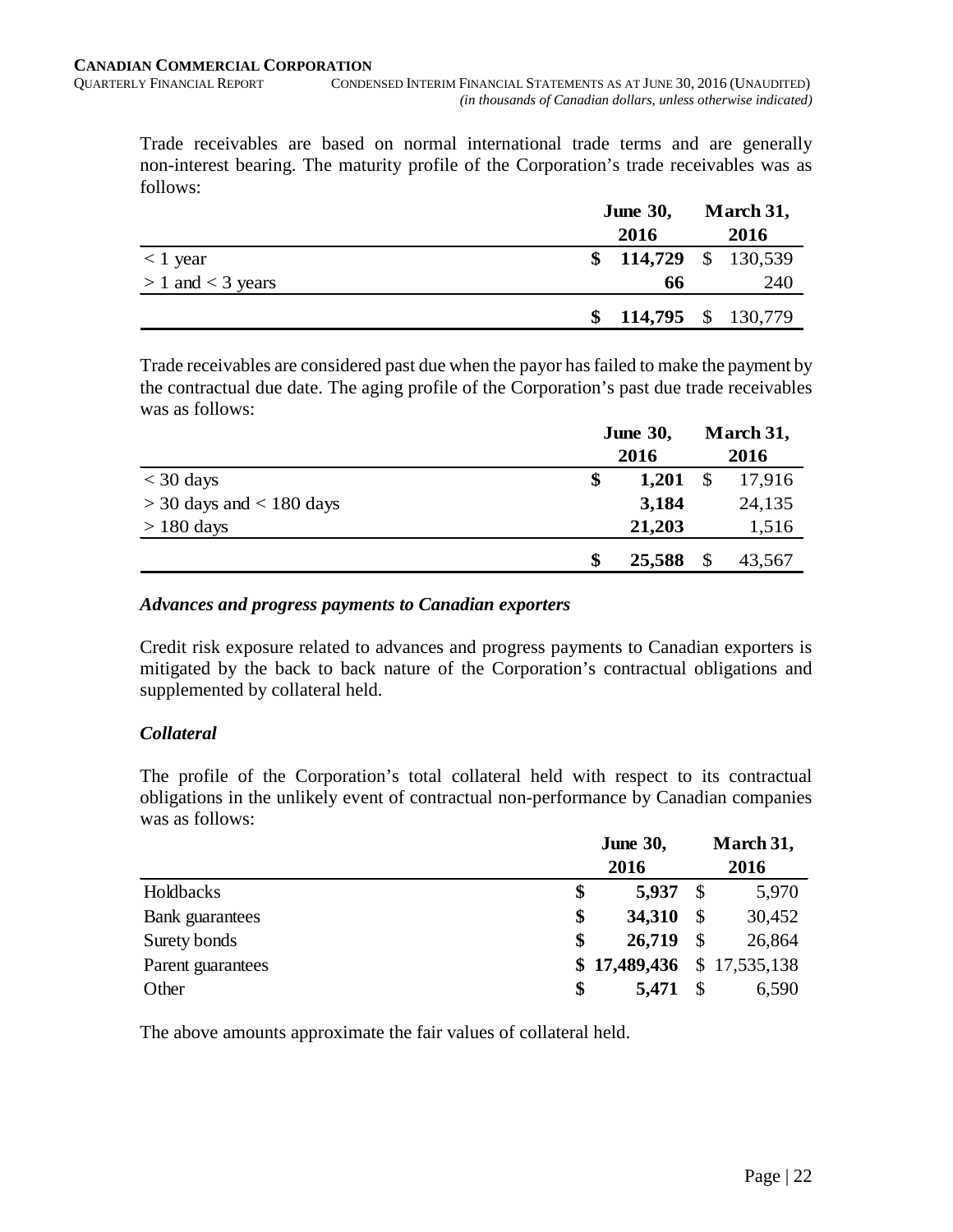### **(b) Market risk**

Market risk is the risk that the fair value or future cash flows of a financial instrument will fluctuate because of changes in market rates. Market risk comprises three types of risk: currency risk, interest rate risk and other price risk. The Corporation is not exposed to significant currency risk or other price risk. The Corporation has no significant derivatives or embedded derivatives that require recognition as an asset or liability on the Statement of Financial Position.

#### *Interest rate risk*

Interest rate risk is the risk that the fair value or future cash flows of a financial instrument will fluctuate because of changes in market interest rates. The Corporation's exposure to fair-value interest rate risk arises from investing cash. The risks associated with fluctuations in interest rates are minimized by investing in highly liquid temporary deposits with a reputable chartered bank.

As directed by the Minister of International Trade, during the year ended March 31, 2014, the Corporation developed an approach to transfer its Cuba trade financing activities to a related Crown Corporation which eliminates related risks to the Corporation while continuing to ensure support to the Canadian exporters.

Under a specific series of contracts, included in trade payables and accrued liabilities, the Corporation owed \$14,530 as at June 30, 2016 (March 31, 2016 - \$34,355) which bears interest at the cost of funds plus  $0.25\%$  (March 31,  $2016 - 0.25\%$ ).

#### **(c) Liquidity risk**

Liquidity risk is the risk that an entity will encounter difficulty in meeting obligations associated with financial liabilities that are settled by delivering cash or another financial asset.

Liquidity risk is minimized through compliance with the Corporation's investment policy whereby cash is invested in highly liquid temporary deposits with a reputable financial institution in order to meet financial obligations on a timely basis.

The *Canadian Commercial Corporation Act* permits the Corporation to borrow from the Consolidated Revenue Fund or enter into other credit arrangements or indemnities from other sources for an amount not to exceed \$90.0 million.

The Corporation has a revolving credit facility providing access to funds in the amount of \$40.0 million (March 31, 2016 – \$40.0 million) Canadian or its U.S. dollar equivalent. Indebtedness under this agreement is unsecured and this credit facility has no expiry date. As at June 30, 2016, there were no draws on this line of credit (March 31, 2016 – nil).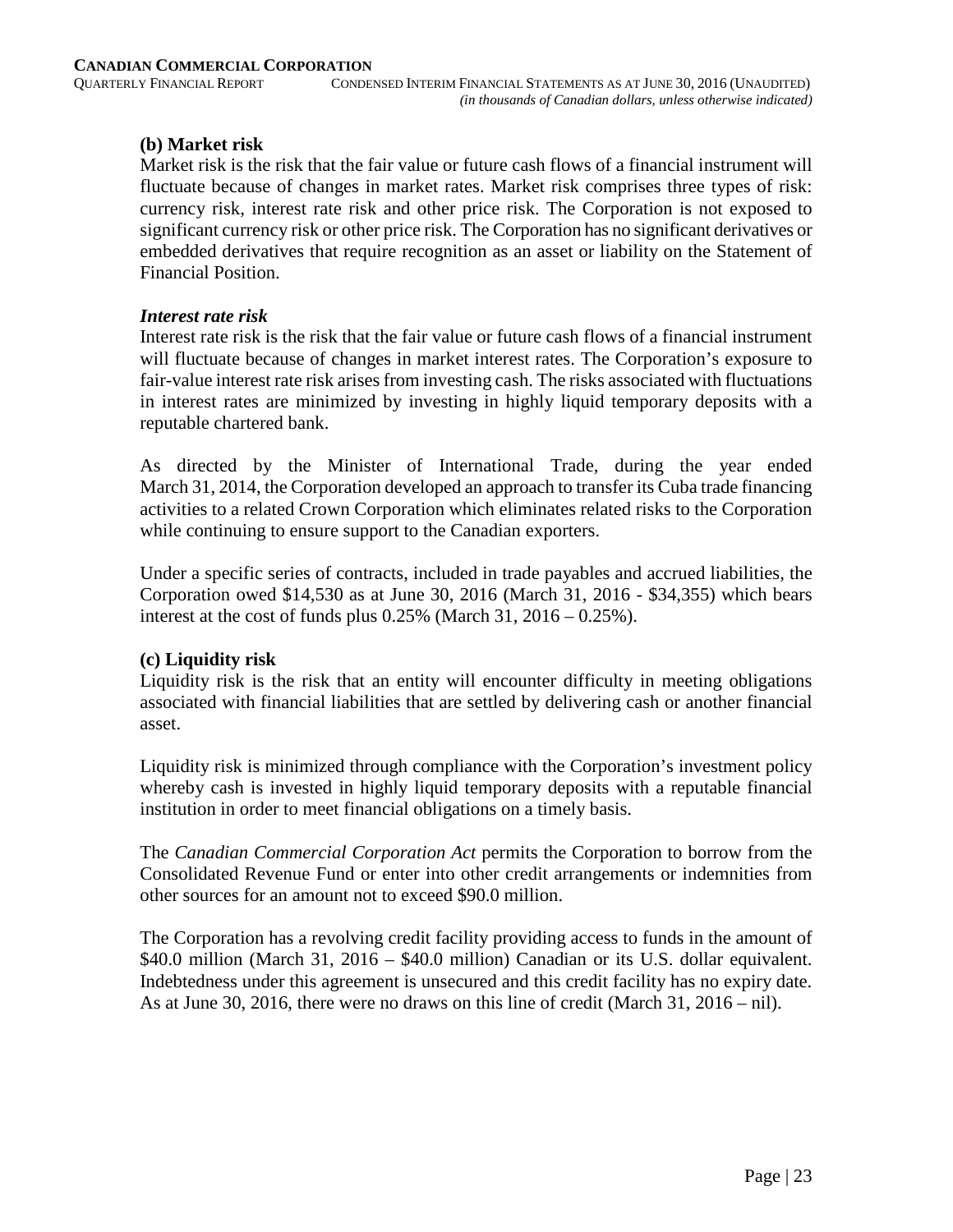In addition, the Corporation enters into credit arrangements up to a maximum of \$70.0 million as at June 30, 2016 (March 31, 2016 – \$70.0 million) where transactions are fully insured by a related Crown Corporation with a Moody's credit rating of AAA, thereby mitigating all liquidity risk related to the Cuba contracting program. The Corporation incurred expenses of \$466 during the three months ended June 30, 2016 (June 30, 2015 – \$439) related to the Cuba contracting program.

#### *Trade payables and accrued liabilities*

Trade payables and accrued liabilities are due on normal trade terms. The maturity profile of the Corporation's trade payables and accrued liabilities was as follows:

|            | <b>June 30,</b>  |               | March 31, |  |
|------------|------------------|---------------|-----------|--|
|            | 2016             |               | 2016      |  |
| $<$ 1 year | 151,978          | $\mathcal{S}$ | 162,722   |  |
|            | \$<br>151,978 \$ |               | 162,722   |  |

Under a specific series of contracts, related to the Cuba contracting program included in trade payables and accrued liabilities the Corporation owed \$14,530 as at June 30, 2016 (March 31, 2016 – \$34,355) which bears interest at the cost of funds plus  $0.25\%$ (March 31, 2016 - 0.25%) and the Corporation has offered as security certain foreign trade receivables under certain conditions. The amount of outstanding trade receivables which are fully insured by a related Crown corporation under these arrangements was \$14,530 as at June 30, 2016 (March 31, 2016 – \$34,355) and was profiled as follows:

|                       | <b>June 30,</b> |             | March 31, |        |
|-----------------------|-----------------|-------------|-----------|--------|
|                       |                 | 2016        |           | 2016   |
| $<$ 1 year            |                 | $14,464$ \$ |           | 34,115 |
| $> 1$ and $<$ 3 years |                 | 66          |           | 240    |
|                       |                 | $14,530$ \$ |           | 34,355 |

No onerous contracts have been identified as at June 30, 2016 and March 31, 2016.

#### **9. Finance income, net**

For the three months ended June 30, the Corporation has recorded finance income and cost in relation to the following financial instruments:

|                                                | 2016  | 2015 |  |
|------------------------------------------------|-------|------|--|
| <b>Financial assets</b>                        |       |      |  |
| Finance income earned on cash                  | 120 S | 114  |  |
| <b>Financial liabilities</b>                   |       |      |  |
| Finance cost on payables and other liabilities | (14)  | (20) |  |
|                                                | 106   |      |  |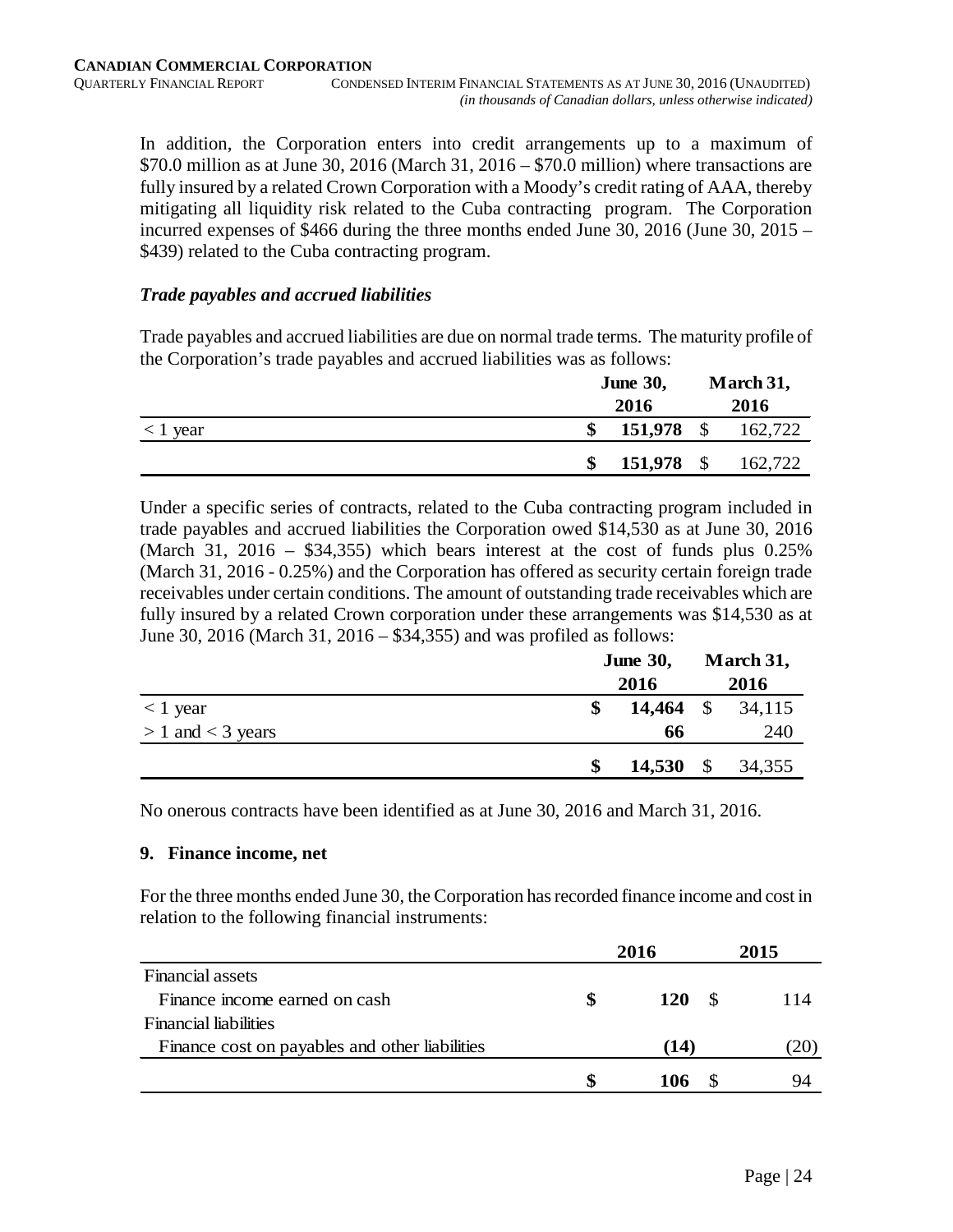#### **10. Administrative expenses**

|                                             | 2016        |               | 2015  |
|---------------------------------------------|-------------|---------------|-------|
| Workforce compensation and related expenses | \$<br>4,718 | $\mathcal{S}$ | 4,599 |
| Contract management services                | 750         |               | 813   |
| Travel and hospitality                      | 480         |               | 472   |
| Rent and related expenses                   | 444         |               | 1,097 |
| Software, hardware and support              | 375         |               | 384   |
| Consultants                                 | 296         |               | 476   |
| Depreciation                                | 101         |               | 145   |
| Corporate communications                    | 8           |               | 111   |
| Other expenses                              | 194         |               | 256   |
|                                             | 7.366       |               | 8,353 |

Administrative expenses for the three months ended June 30 included the following:

#### **11. Parliamentary appropriation**

The appropriation authorized by the Parliament of Canada is included in the Statement of Comprehensive Income. For the three months ended June 30, 2016, the appropriation totalled \$878 (June 30, 2015 - \$2,220).

#### **12. Related party transactions**

The Corporation is related in terms of common ownership to all Government of Canada departments, agencies and Crown corporations. The Corporation enters into transactions with these entities in the normal course of business, under the same terms and conditions that apply to unrelated parties, and as such the transactions approximate fair value.

#### **13. Guarantees**

As prime contractor, the Corporation is contractually obligated to complete contracts with foreign customers ensuring that the terms of the contract are fulfilled regardless of the quality of performance by the Canadian exporter. The Corporation also engages in the fulfilment of contractual obligations related to sourcing services for support of international assistance programs.